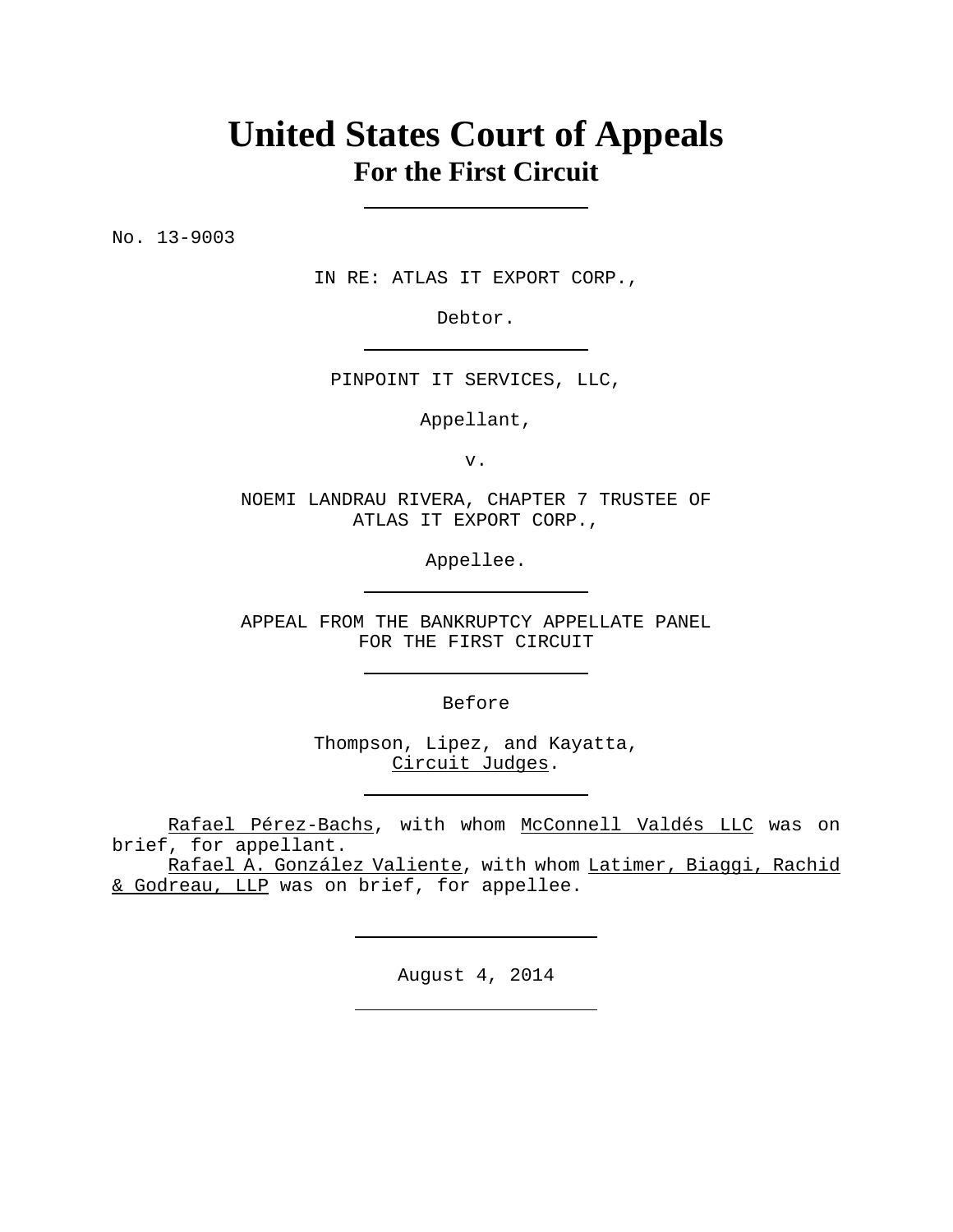# **THOMPSON, Circuit Judge**.

#### **Overview**

This is a bankruptcy case, though the parties go at it like a couple of bare-knuckle brawlers, hurling a barrage of arguments (and trash talk!) at each other at every turn. We need not jump too deeply into the fray, however, because we lack jurisdiction over the appeal. We will explain our holding — which makes new law for this circuit — shortly. First, some background.

#### **The Combatants**

In one corner, we have Pinpoint IT Services, LLC. Pinpoint is a Virginia company with a principal place of business in Virginia. In the other corner, we have Noemi Landrau Rivera, the Chapter 7 bankruptcy trustee for Atlas IT Export Corp. Atlas was a Puerto Rico company with a principal place of business in Puerto Rico.

#### **Dueling Federal-Court Lawsuits**

During late 2010 and early 2011, Pinpoint and Atlas filed dueling federal-court actions based on a 2009 contract between them. Here is the CliffNotes version of what happened. Atlas sent Pinpoint a letter requesting that it preserve certain evidence in anticipation of future litigation. Pinpoint then threw what it hoped would be a knockout blow, suing Atlas in the Eastern District of Virginia (the "Virginia action") on the theory that Atlas — and not Pinpoint — had breached the contract between them. After some

-2-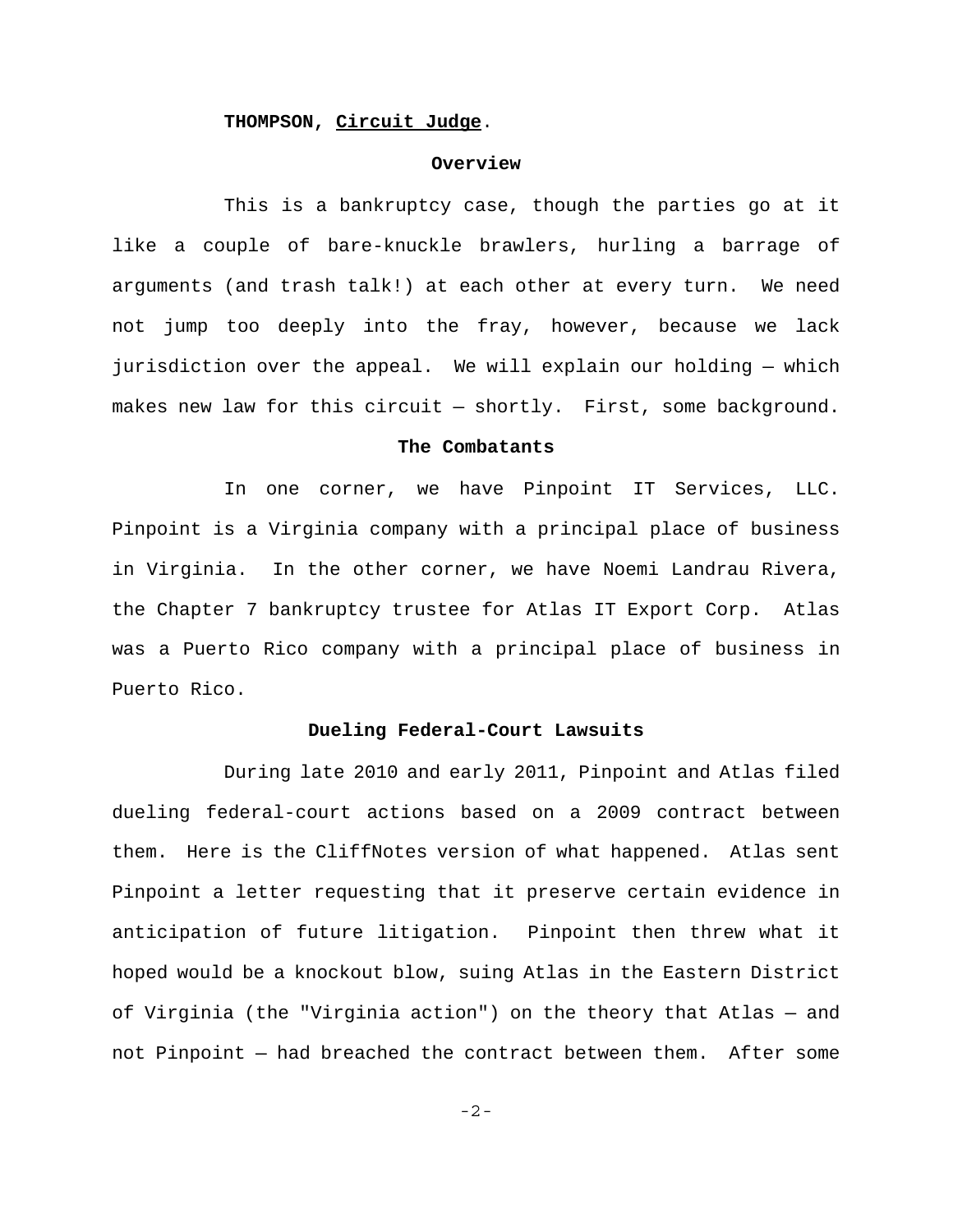procedural dustups not relevant here, Atlas moved to change venue to the District of Puerto Rico. But before the judge could rule, Atlas sued Pinpoint in the District of Puerto Rico (the "Puerto Rico action"). Pinpoint filed its answer and counterclaim in the Puerto Rico action, the latter of which simply said that Pinpoint "incorporates by reference" its complaint in the Virginia action. A few weeks later, the judge in the Virginia action denied Atlas's change-of-venue motion, emphasizing (among other things) that a plaintiff's choice of forum is entitled to "substantial" deference, that Pinpoint picked a forum where most of the events giving rise to the Virginia action occurred, and that the balance of convenience did not favor the District of Puerto Rico. Atlas filed its answer and counterclaim in the Virginia action. And Pinpoint asked the judge in the Virginia action to enjoin the Puerto Rico action from continuing.

#### **Squaring Off in the Bankruptcy Court**

About two months after answering and counterclaiming Pinpoint in the Virginia action, Atlas filed for bankruptcy under Chapter 7 of the Bankruptcy Code. What typically happens in a Chapter 7 bankruptcy is that the debtor gives up non-exempt assets and in exchange gets relief from certain debts — thus scoring a "fresh start" of sorts. Marrama v. Citizens Bank of Mass., 549 U.S. 365, 367 (2007). Anyway, Pinpoint filed a proof of claim in the bankruptcy case, claiming Atlas owed it \$75,000. And Landrau

-3-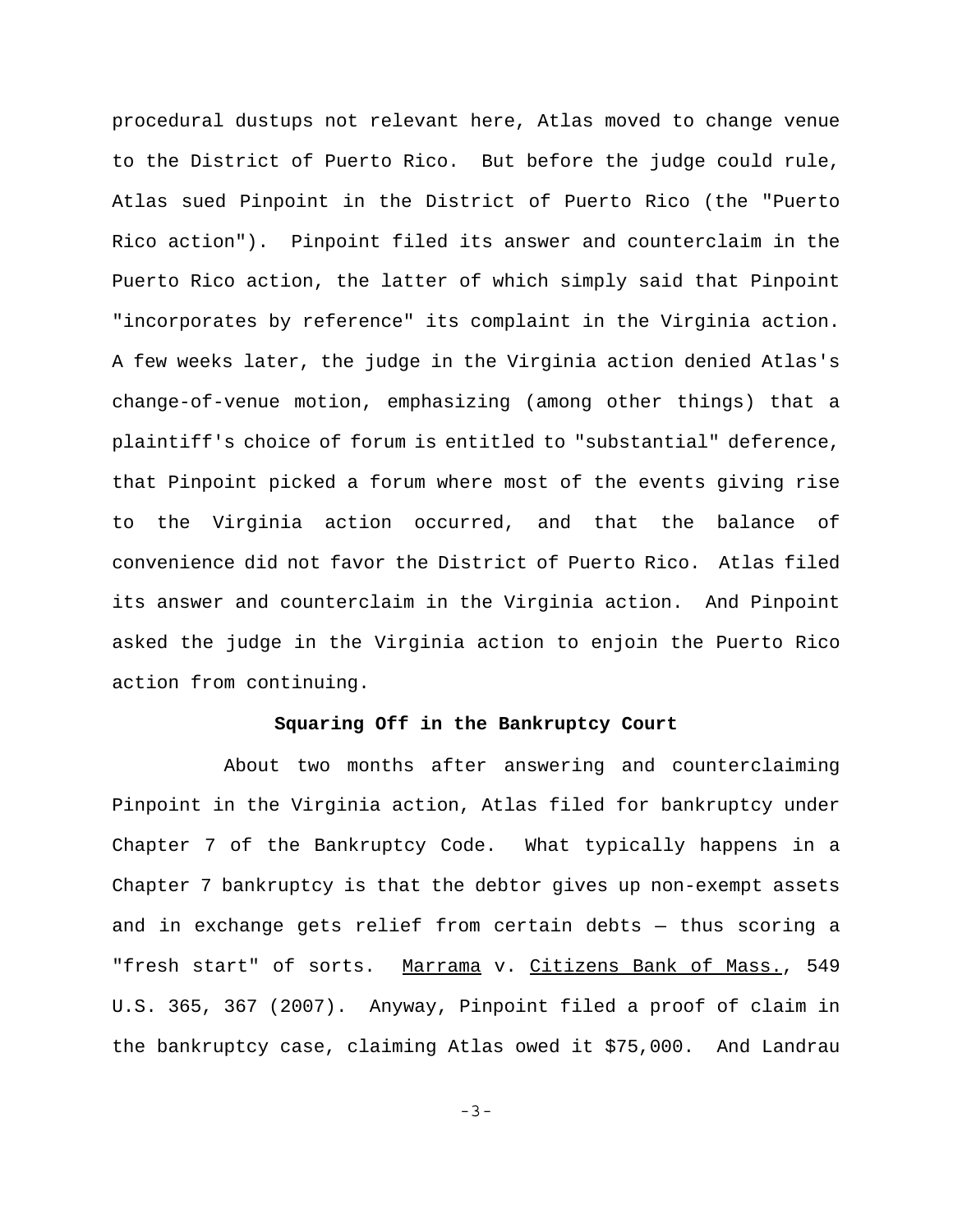Rivera became the trustee in the case, called into service by the United States Trustee's office.

Atlas's filing automatically stayed the Virginia and Puerto Rico actions, naturally. See 11 U.S.C. § 362(a). The judges in both actions entered orders recognizing that reality. But Atlas and the trustee (which is how we will refer to Landrau Rivera from now on) asked the bankruptcy court to modify the stay so the Puerto Rico action could go forward. Pinpoint then renewed its request that the judge in the Virginia action enjoin the Puerto Rico action, noting that the judge in the Virginia action did not rule on its original injunction request before the automatic stay. But that judge denied that motion. Acting on Atlas and the trustee's request for stay relief, the bankruptcy court heard from the trustee that the stay modification should cover not only Atlas's continued prosecution of its complaint in the Puerto Rico action but also Pinpoint's prosecution of its counterclaim. The bankruptcy court asked Pinpoint's counsel how modifying the stay like this would prejudice his client. His answer was that the Puerto Rico action was "duplicative" of the Virginia action. Unpersuaded by Pinpoint's protests, the court modified the stay as Atlas and the trustee had requested, allowing the Puerto Rico

-4-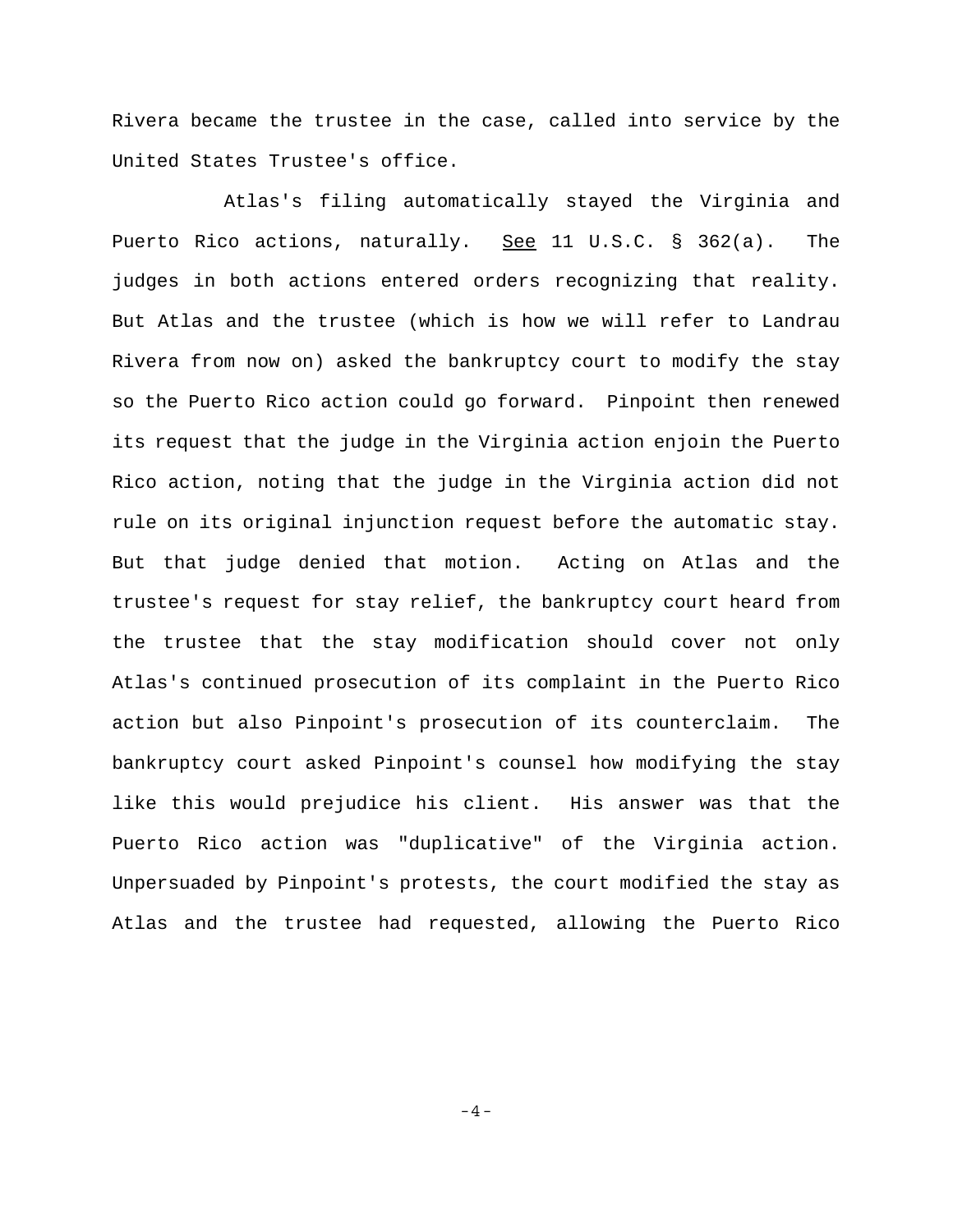action (both Atlas's claims and Pinpoint's counterclaims) "to proceed to judgment."1

Apparently feeling like it had been sucker punched, Pinpoint asked the bankruptcy court to modify the stay so the Virginia action could go forward too. The gist of Pinpoint's argument was that the stay kept the judge in the Virginia action from applying the "first-filed" rule. What that rule basically says is that if two district courts have jurisdiction over the same controversy, then the court with the "first-filed" action should typically get first dibs on deciding the case. See Codex Corp. v. Milgo Elec. Corp., 553 F.2d 735, 737 (1st Cir. 1977) (noting that,

<sup>&</sup>lt;sup>1</sup> Pinpoint later appealed this decision to the Bankruptcy Appellate Panel ("BAP," for short). The BAP asked Pinpoint's counsel at oral argument how this edict adversely affected his client, and he responded that that decision meant Pinpoint could only litigate the Puerto Rico action, an action — the argument continued — that must give way to the first-filed Virginia action. See Pinpoint IT Servs., LLC v. Atlas IT Export, LLC (In re Atlas IT Export, LLC), 491 B.R. 192, 195 (B.A.P. 1st Cir. 2013). Ultimately, the BAP reasoned like so: Concluding that an automatic stay has zero effect on a debtor's ability to sue others, the BAP said the bankruptcy court's ruling "had no impact whatsoever on [the trustee's] power to litigate Atlas' claims against Pinpoint." Id. at 195. "Thus," the BAP wrote, "to the extent the order on appeal ostensibly freed her to do so, it was a non-event." Id. And the BAP found the ruling aggrieved Pinpoint not one bit, stressing that Pinpoint could still ask the Puerto Rico district court to "transfer" the Puerto Rico action to Virginia or "stay[]" the Puerto Rico action in favor of the Virginia action. Id. at 195-96. So the BAP dismissed Pinpoint's appeal for lack of standing. Id. at 196. And we summarily affirmed in an unpublished judgment. See Pinpoint IT Servs., LLC v. Atlas IT Export, Corp. (In re Atlas IT Export, Corp.), No. 13-9005 (1st Cir. Aug. 6, 2013) (concluding — "[f]or substantially the same reasons" given by the BAP - that Pinpoint had no standing to prosecute that appeal).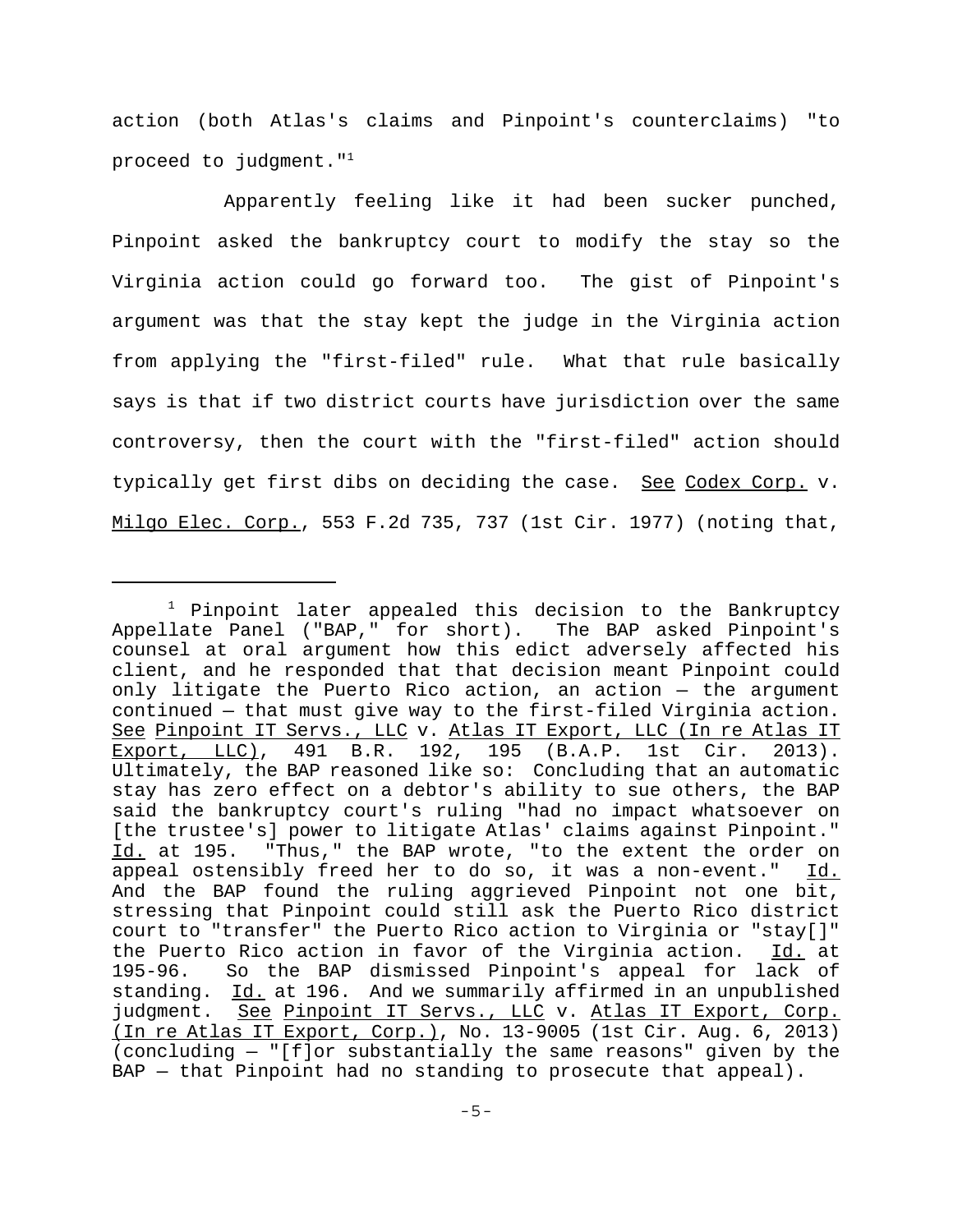like most, this rule is not without exceptions, and adding that "[w]hile the first-filed rule may ordinarily be a prudent one, it is so only because it is sometimes more important that there be a rule than that the rule be particularly sound"). $^2$  And Pinpoint insisted that because the bankruptcy court had modified the automatic stay to let the "second-filed action" (the Puerto Rico action) proceed "first, it would turn the first-filed rule on its head not to allow the first-filed action" (the Virginia action) to proceed too.3 But, the bankruptcy court stressed, Pinpoint had not shown how it might be harmed if the parties had to spar over the first-filed rule before the judge in the non-stayed Puerto Rico action. And because the first-filed issue can be "actively litigated in the district court of Puerto Rico," the bankruptcy court expressly avoided taking a position on that issue. Also, the court said, lifting the stay in the Virginia action would adversely affect the bankruptcy estate. That is so, to quote the court, "because as proffered by the trustee, the estate does not have counsel in Virginia and sufficient funds on hand to hire counsel to defend itself against Pinpoint's claim in Virginia or to prosecute

<sup>&</sup>lt;sup>2</sup> See also Cianbro Corp. v. Curran-Lavoie, Inc., 814 F.2d 7, 11 (1st Cir. 1987) (noting that "[w]here identical actions are proceeding concurrently in two federal courts, entailing duplicative litigation and a waste of judicial resources, the first filed action is generally preferred in a choice-of-venue decision").

 $^3$  We removed all unnecessary bolding from this quote. And we will do that for all quotes appearing in the rest of this opinion.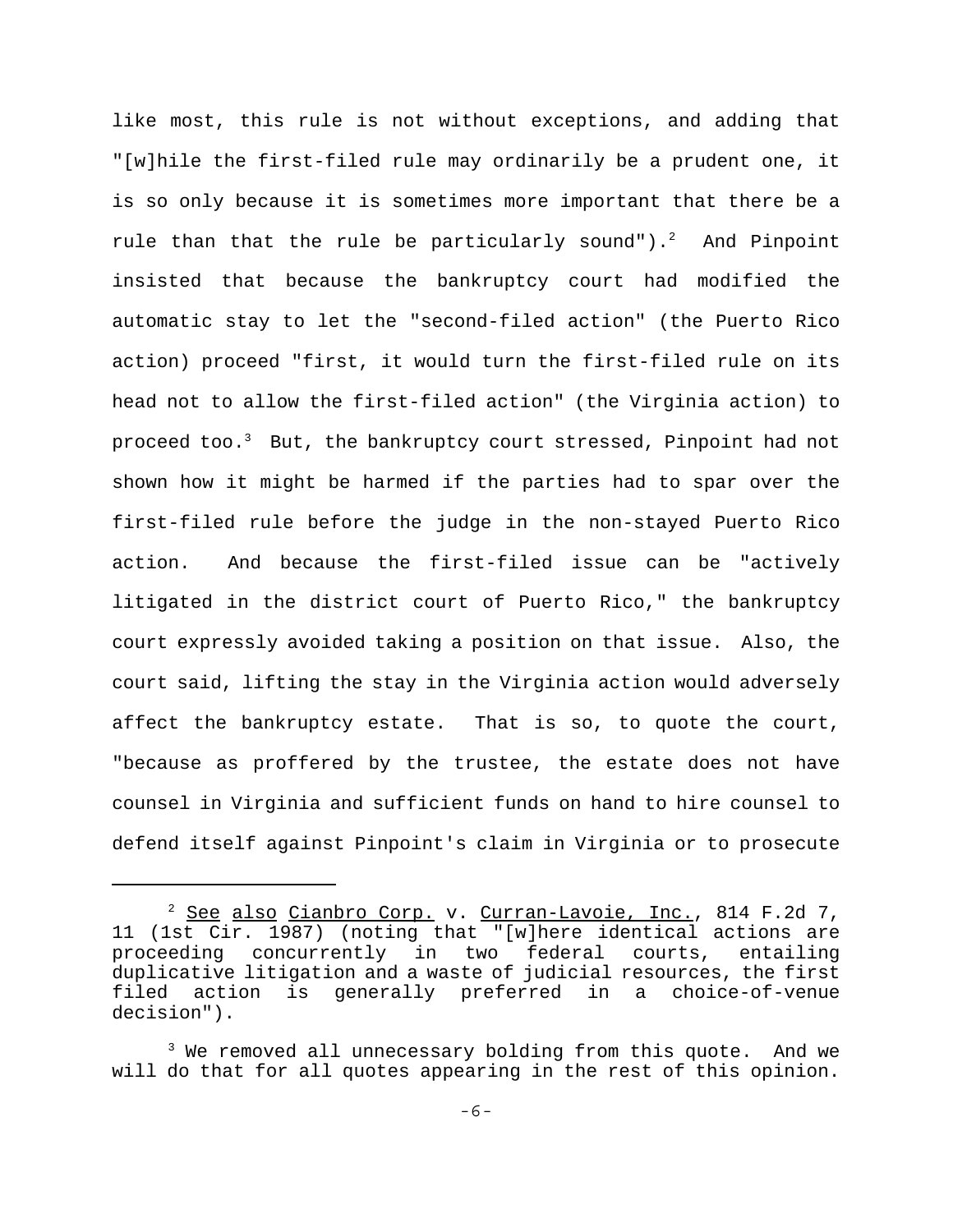its counterclaim in the Virginia litigation."<sup>4</sup> And, the court found, granting Pinpoint's pined-for stay relief would disserve efficiency concerns, because a "similar" case  $-$  <u>i.e.</u>, the Puerto Rico action — is "already going forward." So having found that Pinpoint had not shown "cause" to lift the automatic stay, the court denied the motion. See 11 U.S.C.  $\S$  362(d)(1) (letting bankruptcy courts lift automatic stays for "cause").

 An unhappy Pinpoint appealed to the BAP. But the BAP eventually concluded that the order did not amount to a "final" decision from which Pinpoint could appeal as a matter of right. The challenged order, the BAP reasoned, only decided that Pinpoint could not "presently proceed in the United States District Court for the Eastern District of Virginia, based upon principles related

<sup>4 &</sup>quot;Does the trustee have assets to hire counsel in Virginia?" the bankruptcy court asked the trustee's lawyer at the hearing on Pinpoint's stay-relief motion. "[W]e only have five thousand dollars," the trustee's attorney answered, which

is not enough to even start to hire somebody to litigate that. The retainer would probably be more than the five thousand dollars we have available.

We do have counsel in Puerto Rico who's willing to prosecute the case on a percentage basis, which . . . does not put a burden on the estate, the creditors or Pinpoint. But, in Virginia, that is not the case.

So, it would . . . probably . . . put an end to the litigation, . . . kill, in other words, the [estate's] major asset[].

The trustee herself later proffered that if the stay was lifted as requested then "the estate would be harmed because it does not have any funds right now to hire" a Virginia lawyer to litigate the Virginia action. Pinpoint's lawyer did not object to either proffer. "[W]ould you like to sit the trustee down [i.e., would you like her to take the stand]?" the court asked Pinpoint's attorney — to which he replied, "No, no."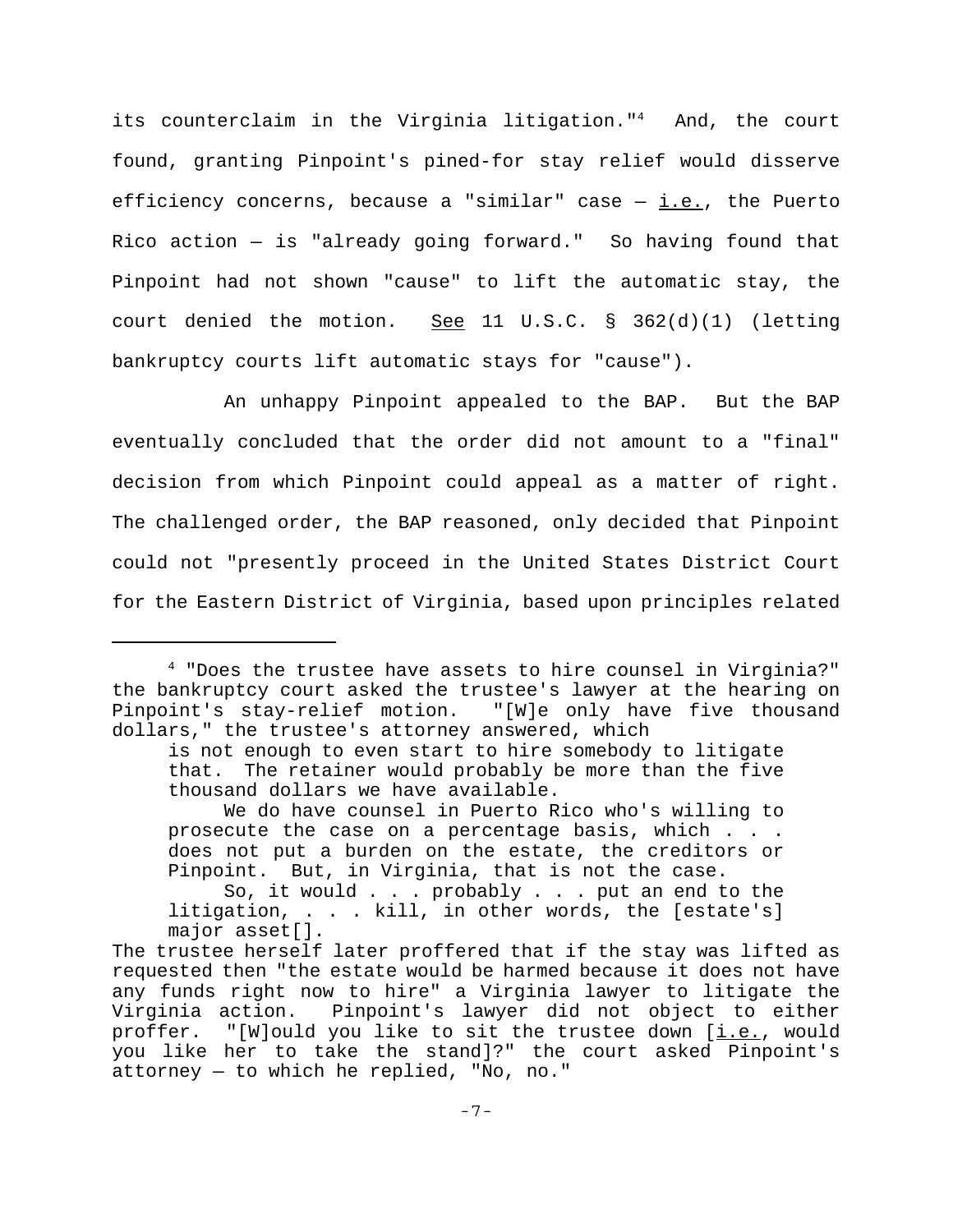to judicial economy, as well as the best interests of the estate and creditors." But  $-$  to quote the BAP again  $-$  the order did not bar Pinpoint from trying "to prove its case, or from arguing the 'first-to-file rule,' in the United States District Court for the District of Puerto Rico." Consequently, the BAP dismissed the appeal for lack of jurisdiction. Not willing to throw in the towel, Pinpoint appealed that decision to us (which is what this opinion deals with).

Pinpoint then asked the judge in the Virginia action to enjoin the Puerto Rico action, arguing that the trustee's litigation tactics in Puerto Rico's federal district court flew in the face of the first-filed rule. Atlas counterpunched by filing an adversary complaint in the bankruptcy case, charging Pinpoint with violating the automatic stay and asking for sanctions plus injunctive relief against its foe. Unimpressed, Pinpoint moved to dismiss the adversary proceeding: letting the trustee proceed with the Puerto Rico action offended the "first filed rule" and thus entitled Pinpoint to file "defensive pleadings" like the injunction request without running afoul of the automatic stay — or so Pinpoint argued. But given Pinpoint's appeal here from the denial of its stay-relief request, the judges in both actions opted to suspend all proceedings in their courts and defer ruling on the motions pending our decision.

-8-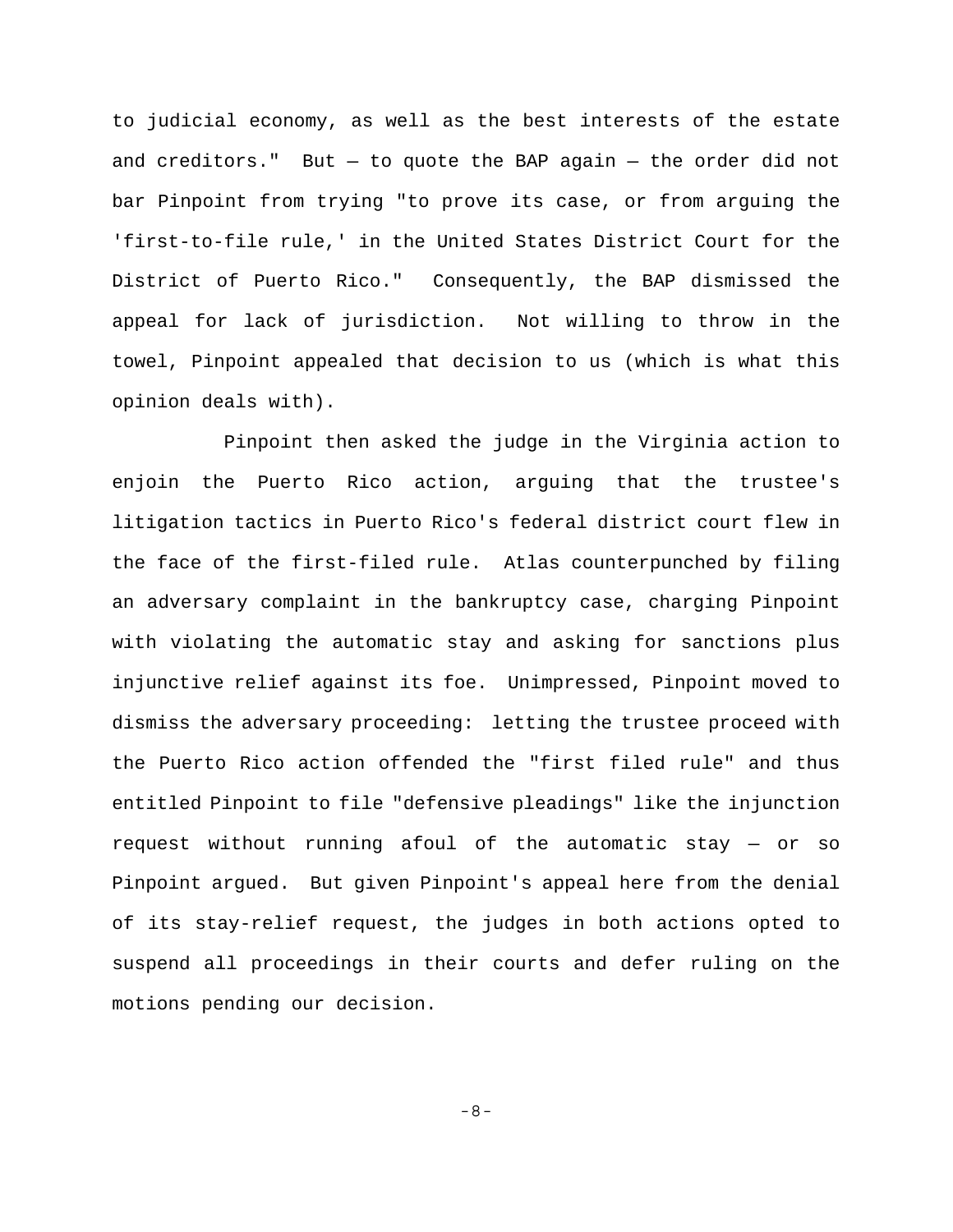# **Our Jurisdiction**

#### The Issue

What is before us is Pinpoint's appeal from the BAP's judgment dismissing Pinpoint's challenge to the bankruptcy court's no-stay-relief order. True to form, the parties bloody each other with arguments, this time tussling over our jurisdiction to hear Pinpoint's appeal (we have it, Pinpoint insists; not so, says Atlas) as well as the merits of that appeal (the decisions of both the bankruptcy court and the BAP violated the first-filed rule, Pinpoint exclaims; hardly, argues Atlas). We begin — and ultimately end — with the jurisdiction issue.

Pinpoint bases our jurisdiction on 28 U.S.C. § 158(d)(1), which so far as relevant here lets us review appeals from "final decisions, judgments, orders, and decrees" by the BAP.<sup>5</sup> The question then is whether the BAP's dismissal of Pinpoint's BAP appeal for lack of finality amounts to a "final" order. But the answer depends on whether the bankruptcy court's order denying Pinpoint stay relief constitutes a "final" order. We think that it does not, though we readily admit that this is no easy legal issue.

<sup>&</sup>lt;sup>5</sup> <u>See generally Bullard</u> v. <u>Hyde Park Savings Bank (In re</u> Bullard), No. 13-9009, 2014 WL 1910868, at \*2 (1st Cir. May 14, 2014) (discussing in exquisite detail the general paths for appealing bankruptcy decisions).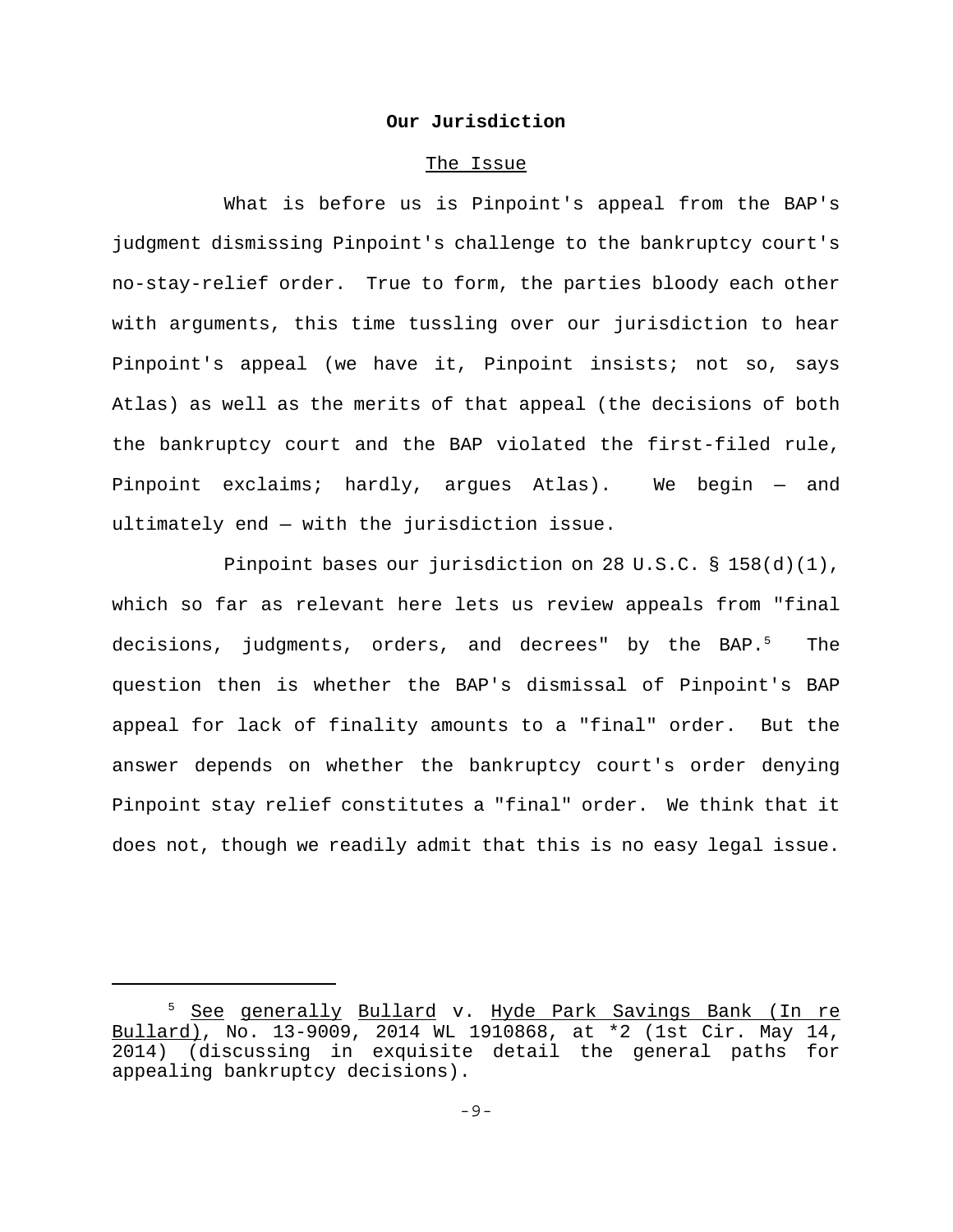# First Principles

Normally we treat a federal-court action as a "'single judicial unit'" from which only one appeal can be made. In re Saco Local Dev. Corp., 711 F.2d 441, 443 (1st Cir. 1983) (Breyer, J.). But because a bankruptcy case is quite often a conglomeration of separate cases that lives on for many years, we take a flexible approach to finality here, giving that requirement "a 'practical' rather than a 'technical' construction." In re Parque Forestal, Inc., 949 F.2d 504, 508 (1st Cir. 1991) (quoting Gillespie v. U.S. Steel Corp., 379 U.S. 148, 152 (1964), overruled in part on other grounds by Hartford Underwriters Ins. Co. v. Union Planters Bank, N.A., 530 U.S. 1 (2000)) ("Parque," from here on out); see also Bullard, 2014 WL 1910868, at \*2. For example, we have stamped an order "final" where "there is no possibility [at the time of appeal] that [the] order will be changed or become moot, or that 'piecemeal appeals' will waste the time of this court or the parties" - indicators of finality, one and all. See Parque, 949 F.2d at 508. What this means is that in the world of bankruptcy, "final" does not just describe the last order entered at the case's end — you know, the one "that ultimately disposes of all the debtor's assets on the basis (perhaps) of the results of many individual proceedings and controversies taking place over many years within the context of the overall bankruptcy case." Tringali v. Hathaway Mach. Co., 796 F.2d 553, 558 (1st Cir. 1986) (Breyer,

-10-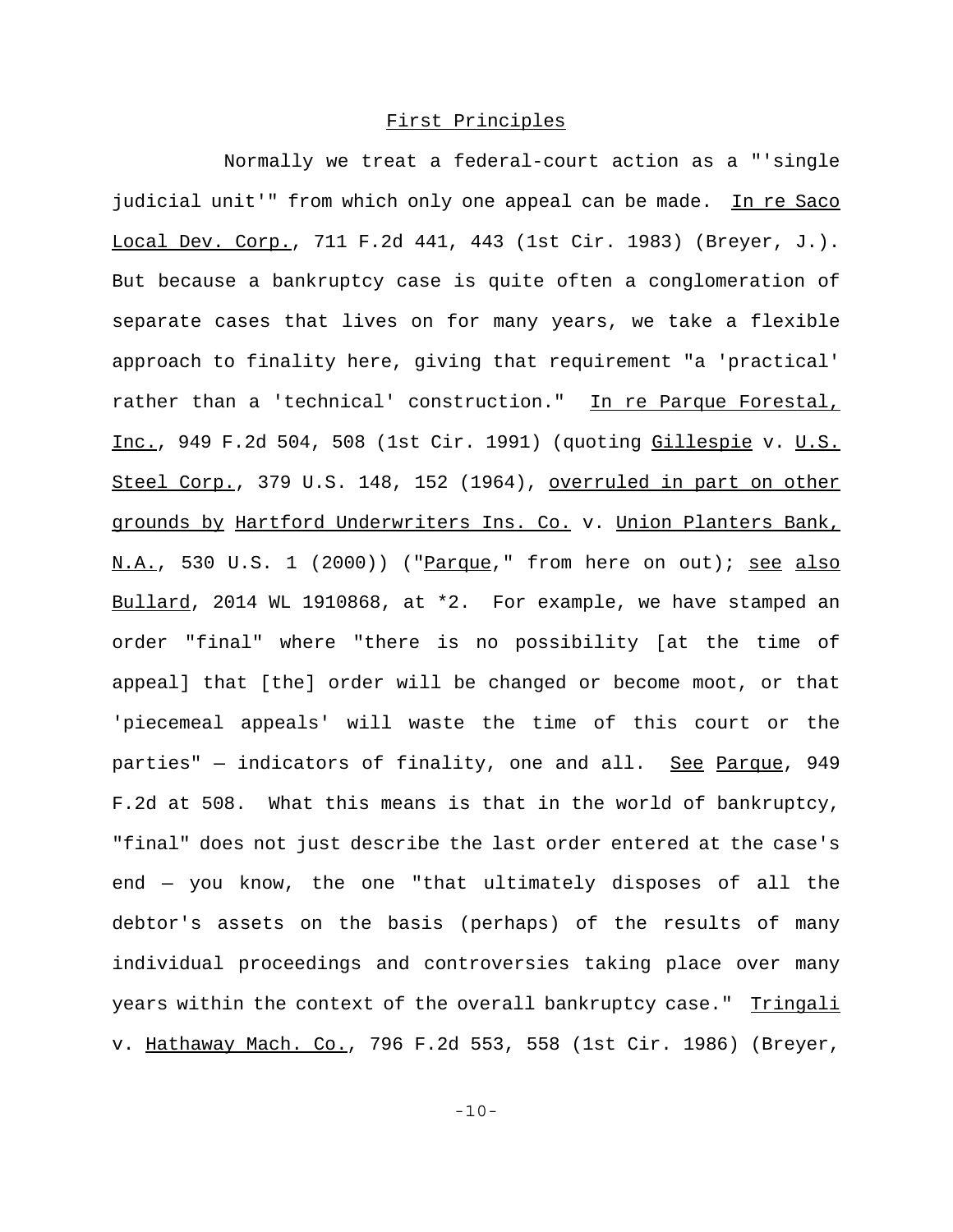J.). No, "final" includes an order that decides all — repeat, all - the issues "of a 'discrete dispute within a larger case.'" Id. (quoting In re Am. Colonial Broad. Corp., 758 F.2d 794, 801 (1st Cir. 1985) (henceforth, "Colonial")); see also Bullard, 2014 WL 1910868, at \*3 n.5.

# Extra-Circuit Caselaw On Orders Denying Stay Relief

Now consider orders dealing with stay-relief requests. Orders granting stay relief are orders "disposing of a discrete dispute" and so are final and appealable as of right — on this point every circuit (including this one) that has considered the question agrees.<sup>6</sup> They are final, we have said, echoing the Third Circuit, because "'[n]othing more need be done by the district court or the bankruptcy court on the matter of the automatic stay.'"<sup>7</sup> As for orders denying stay relief  $-$  which is the focus of our attention today — the vast majority of the circuits that have reviewed the matter consider all such edicts final and appealable too, regardless of circumstances. Judge Kayatta's dissent

<sup>7</sup> Tringali, 796 F.2d at 558 (quoting <u>In re Comer</u>, 716 F.2d 168, 172 (3d Cir. 1983)).

<sup>&</sup>lt;sup>6</sup> See Tringali, 796 F.2d at 558; 1 Collier on Bankruptcy ¶ 5.09, at 5-51 (Alan N. Resnick & Henry J. Sommer eds., 16th ed. 2014).

<sup>&</sup>lt;sup>8</sup> See, e.g., Eddleman v. U.S. Dep't of Labor, 923 F.2d 782, 784-85 (10th Cir. 1991), overruled in part on other grounds by Temex Energy, Inc. v. Underwood, Wilson, Berry, Stein & Johnson, 968 F.2d 1003, 1005 n.3 (10th Cir. 1992); In re Lieb, 915 F.2d 180, 185 n.3 (5th Cir. 1990); Sonnax Indus., Inc. v. Tri Component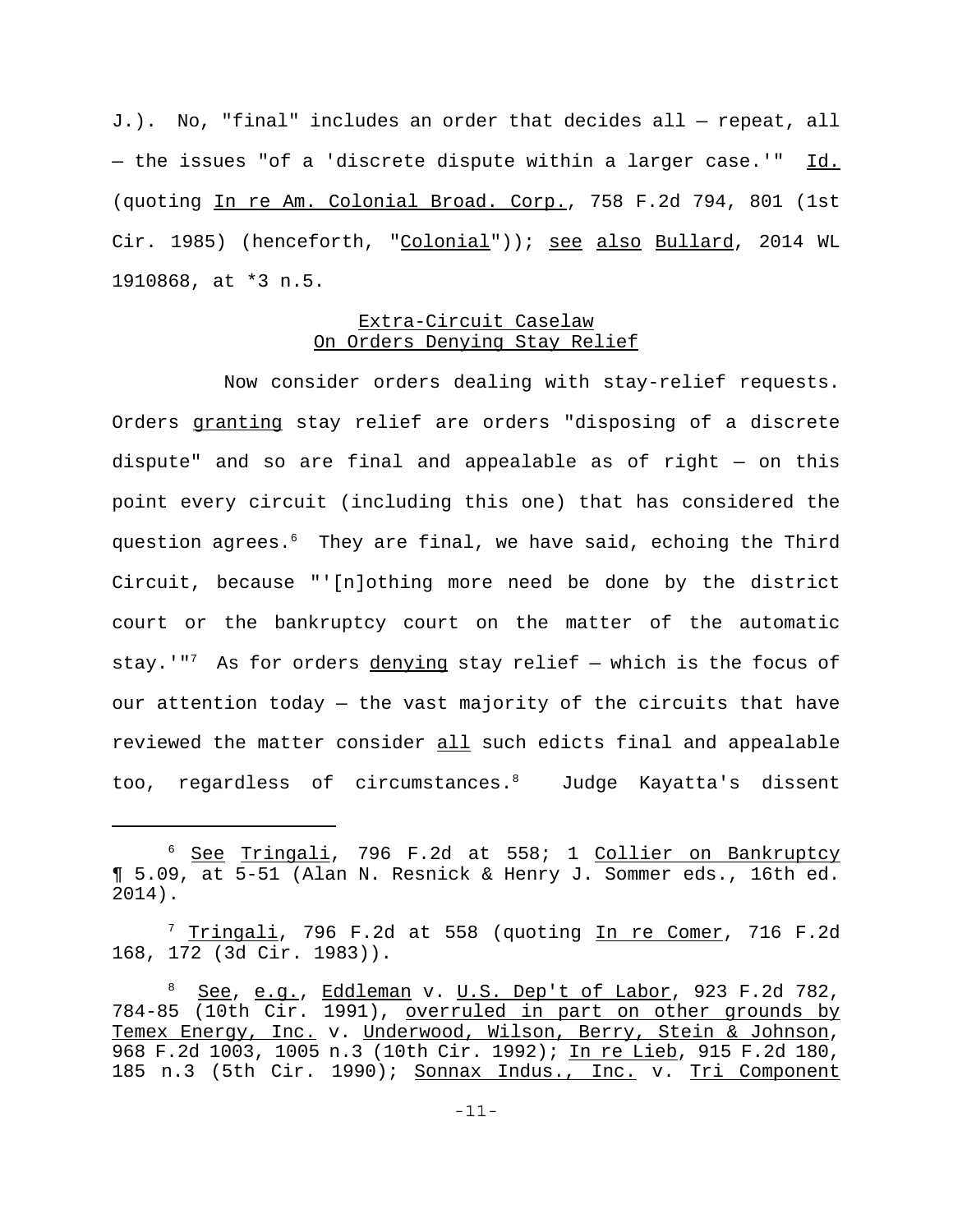emphasizes this point. We do not diminish the importance of the other circuits supporting the blanket rule (which is what we call it). But we see nothing inherently troubling about contributing to a circuit split. The numbers favoring a rule do not necessarily mean that the rule is the best one. Indeed, there is an observable phenomenon in our courts of appeal and elsewhere — sometimes called "herding" or "cascading" — where decisionmakers who first encounter a particular issue  $(i.e.,$  the first court to consider a question) are more likely to rely on the record presented to them and their own reasoning, while later courts are increasingly more likely to simply go along with the developing group consensus. Andrew F. Daughety & Jennifer F. Reinganum, Stampede to Judgment: Persuasive Influence and Herding Behavior by Courts, 1 Am. L. & Econ. Rev. 158 (1999). We think it is always incumbent on us to decide afresh any issue of first impression in our circuit.

Lots of courts reached that blanket rule primarily by way of analogy, saying things like: a "denial of relief from an automatic stay in bankruptcy is equivalent to a permanent

Prods. Corp. (In re Sonnax Indus., Inc.), 907 F.2d 1280, 1284-85 (2d Cir. 1990); Barclays-Am./Bus. Credit, Inc. v. Radio WBHP, Inc. (In re Dixie Broad., Inc.), 871 F.2d 1023, 1026 (11th Cir. 1989); Crocker Nat'l Bank v. Am. Mariner Indus. (In re Am. Mariner Indus.), 734 F.2d 426, 429 (9th Cir. 1984), overruled in part on other grounds by United Sav. Ass'n of Tex. v. Timbers of Inwood Forest Assocs., Ltd., 480 U.S. 365 (1988); Grundy Nat'l Bank v. Tandem Mining Corp., 754 F.2d 1436, 1439 (4th Cir. 1985); Aetna Life Ins. Co. v. Leimer (In re Leimer), 724 F.2d 744, 745-46 (8th Cir. 1984).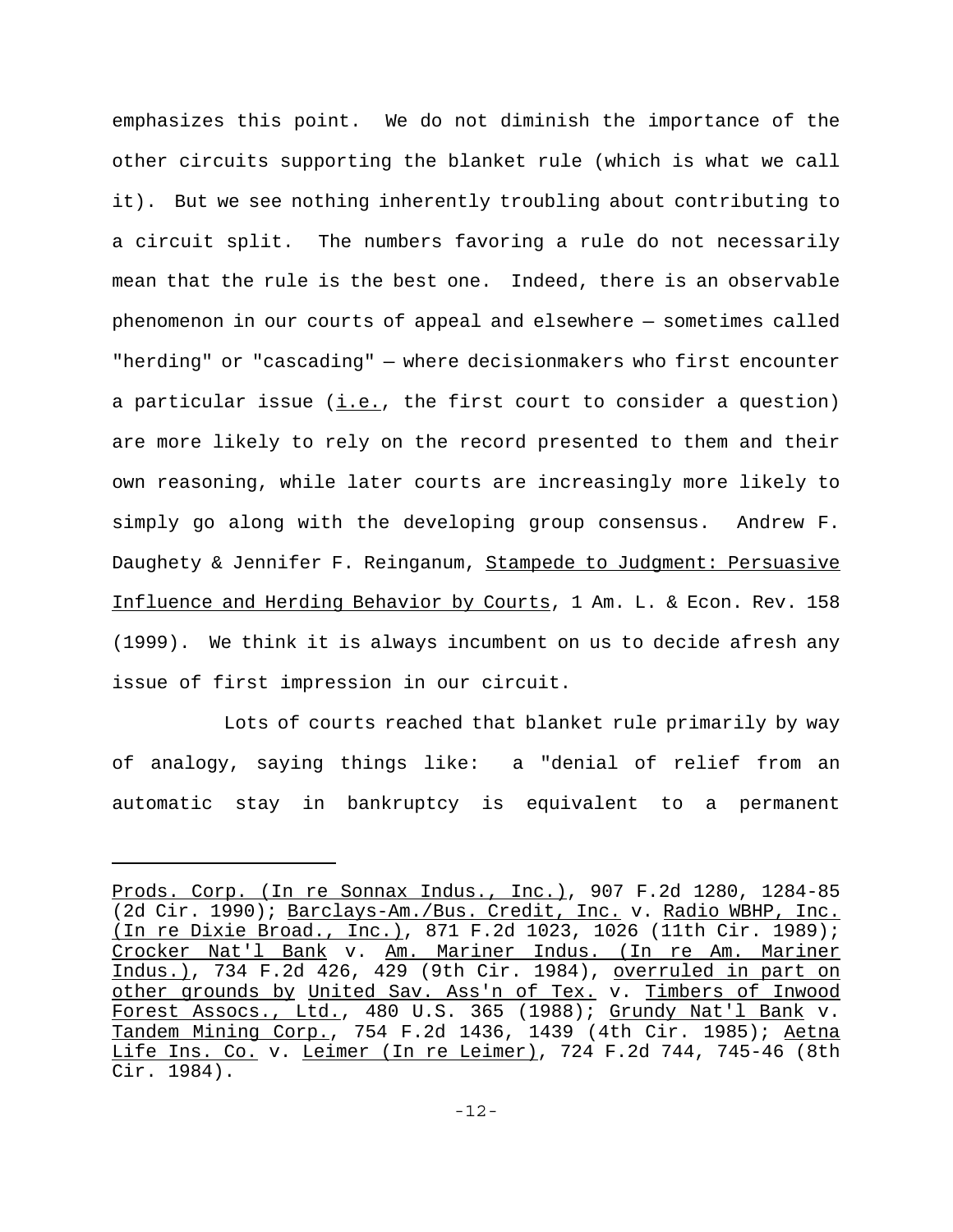injunction and is thus a final order." $9$  Even there, an important factor was whether the complained-about order fully decided the issue that sparked the stay-relief request in the first place.<sup>10</sup>

But not every circuit that has confronted this question has signed on to that blanket rule. $11$  We have in mind the Third Circuit, whose approach is of a decidedly less categorical stripe, reflecting a fact-specific, case-by-case style of analysis. $12$  Take West, for example. The government there moved for relief from the automatic stay so that it could try to cancel its contract with the debtor. $13$  The bankruptcy court denied the motion, the district

<sup>&</sup>lt;sup>9</sup> Sonnax Indus., Inc., 907 F.2d at 1285; <u>accord Eddleman</u>, 923 F.2d at 784-85; Leimer, 724 F.2d at 746.

<sup>&</sup>lt;sup>10</sup> See Quigley Co. v. Law Offices of Peter G. Angelos (In re Quigley Co.), 676 F.3d 45, 51 (2d Cir. 2012) (citing Sonnax and explaining that an order denying stay relief is "final" if "the bankruptcy court has not indicated that it contemplates further proceedings on the question of relief from the stay"); Eddleman, 923 F.2d at 784 (noting the argument that the appealed-from order "settle[d] the question of whether the automatic stay applie[d]" to the government's administrative action against the debtors); Leimer, 724 F.2d at 744-45 (concluding that the relevant order was "final" because the bankruptcy court had definitively decided the issue that drove the stay-relief request  $-$  i.e., whether the creditor was the sole owner of certain land, entitling it to sell the property in a state-court proceeding, free from the automatic stay).

 $11$  See In re West Elecs. Inc., 852 F.2d 79, 82 (3d Cir. 1988) ("West," to save some keystrokes).

 $12$  See id.

 $^{13}$  Id. at 80-81.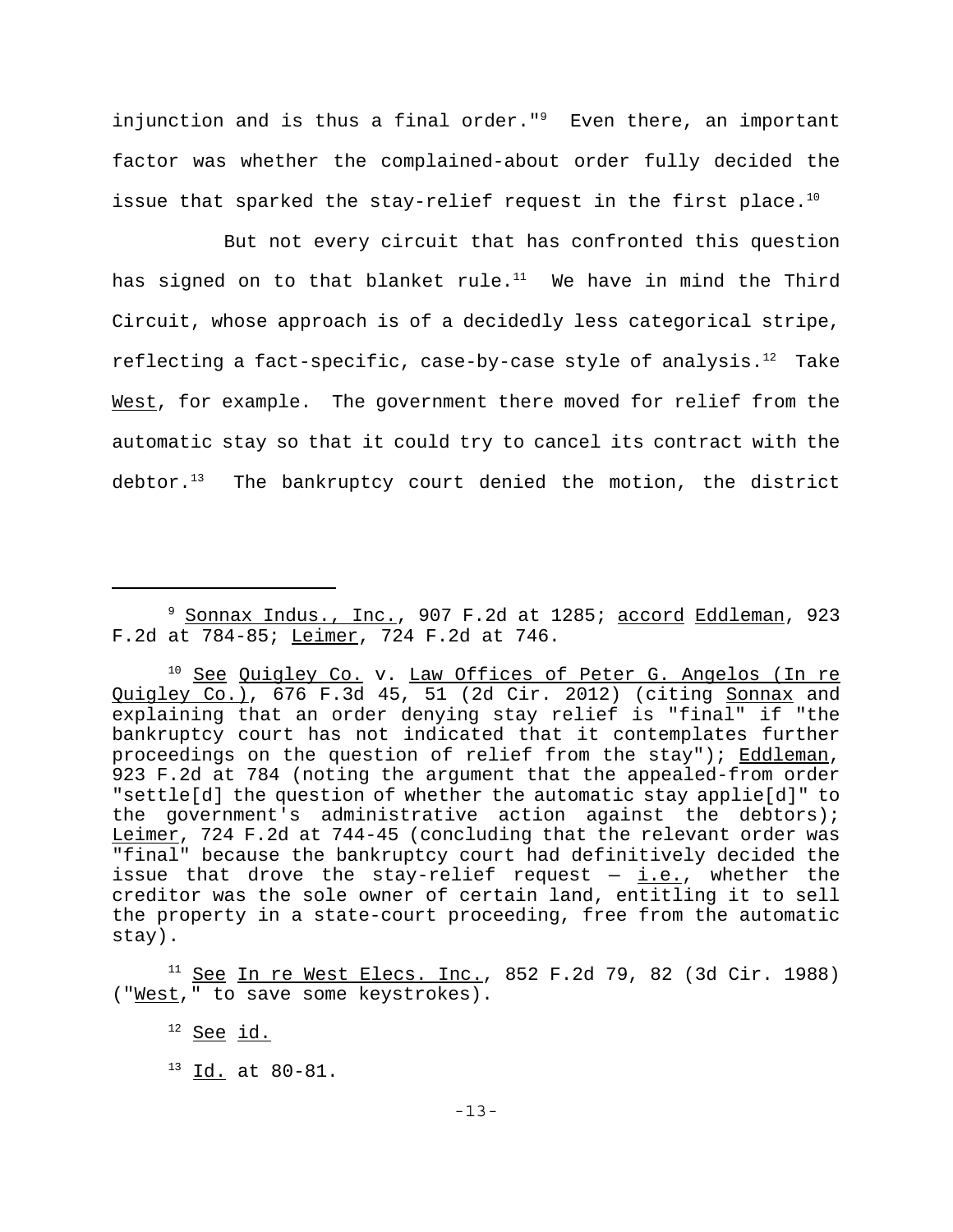court affirmed, and the government appealed. $14$  Discussing ordinary signs of finality, the Third Circuit noted that "finality in bankruptcy matters" occurs "when nothing remains for the [lower] court to do."<sup>15</sup> Canvassing the authorities elsewhere "broadly" holding "that an order denying relief from the automatic stay is final," the Third Circuit stressed that those edicts had "conclusively" decided the contested issue so that from the creditor's perspective the bankruptcy court had "nothing further" to do.<sup>16</sup> The Third Circuit then contrasted the challenged order from one that denied stay relief "without prejudice because the record was incomplete, discovery was ongoing or the court required further research on the issue before it" — each a sign of nonfinality.<sup>17</sup> Ultimately, the Third Circuit concluded that the appealed-from edict was indeed final because the bankruptcy court had considered and rejected the government's legal arguments about whether it was entitled to cancel the contract: "the consequence of the bankruptcy court's decision," the court wrote, "was to reject the government's legal positions as the passage of time

 $17$  See id. at 82.

<sup>14</sup> Id. at 81.

<sup>&</sup>lt;sup>15</sup> Id. (internal quotations omitted) (quoting In re Meyertech Corp., 831 F.2d 410, 414 (3d Cir. 1987), in turn quoting Universal Minerals, Inc. v. C.A. Hughes & Co., 669 F.2d 98, 101 (3d Cir. 1981)).

 $16$  Id. at 81-82 (discussing Leimer).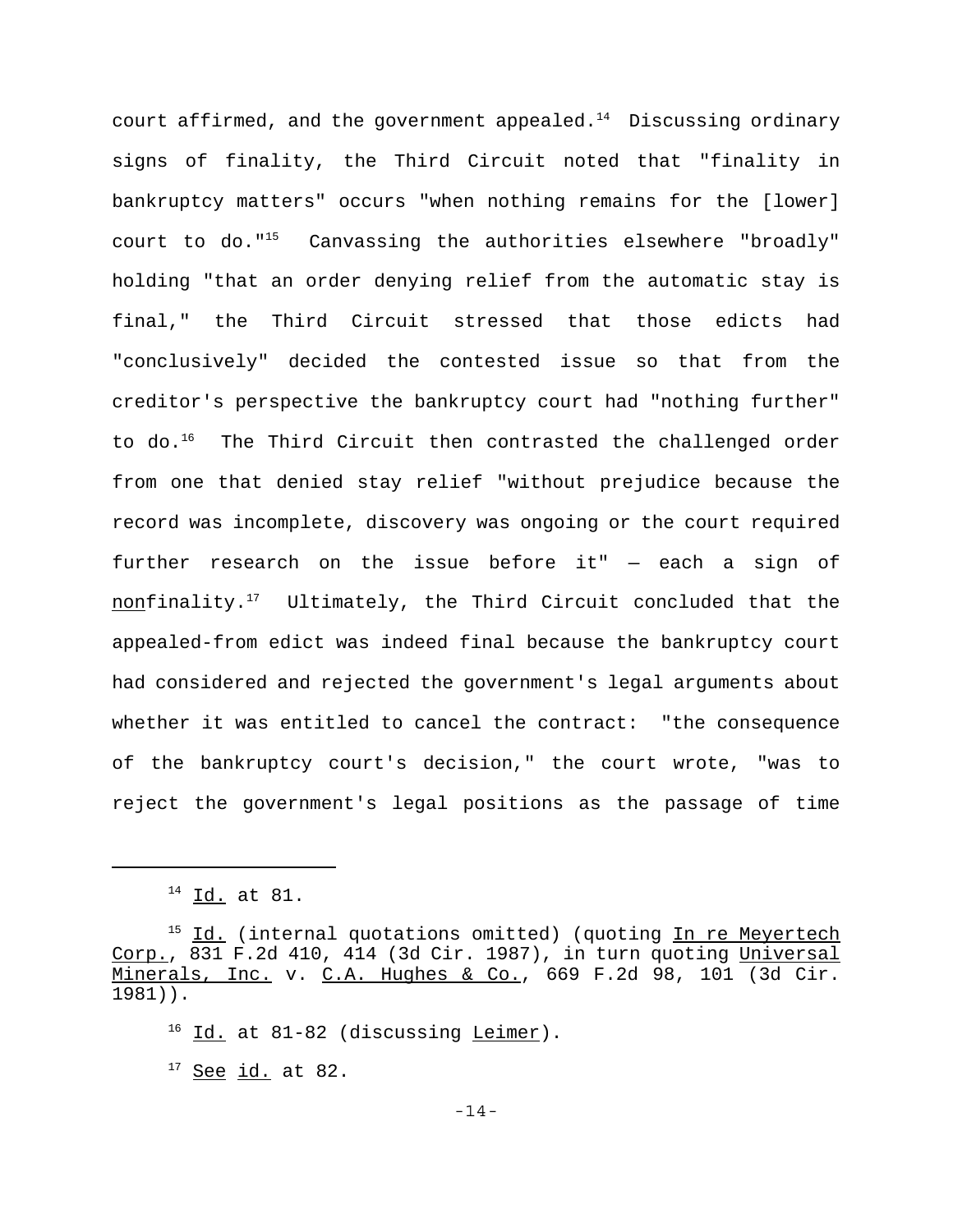would not have made them more tenable."<sup>18</sup> Note too that the Third Circuit did not get bogged down over whether the government's right-to-cancel argument was spot-on; it simply eyed the bankruptcy court's order to see if the lower court had decided that discrete issue.

# Our View

Pinpoint thinks the blanket rule should be the law in this circuit. Atlas, not so much. Until today we have found it unnecessary to take a position on the issue. See United States v. Fleet Bank of Mass. (In re Calore Express Co.), 288 F.3d 22, 34 (1st Cir. 2002) ("Calore," for the rest of the opinion) (declining to "reach the question whether a bankruptcy court's refusal to lift the automatic stay may ever lack finality"). But the opening bell has sounded for us to address this issue and so we go the distance.

Calore actually helps point the way. There we highlighted the caselaw underlying the blanket rule, see id. (explaining that "[n]umerous circuits have held that a district court's affirmance or reversal of the bankruptcy court's decision whether to lift the automatic stay is final, often without qualifying that holding") — the very caselaw Pinpoint pins its jurisdictional hopes on. But we chose not to embrace the blanket rule right then and there. Instead we found finality existed there because (a) the bankruptcy court's order "decide[d] the relevant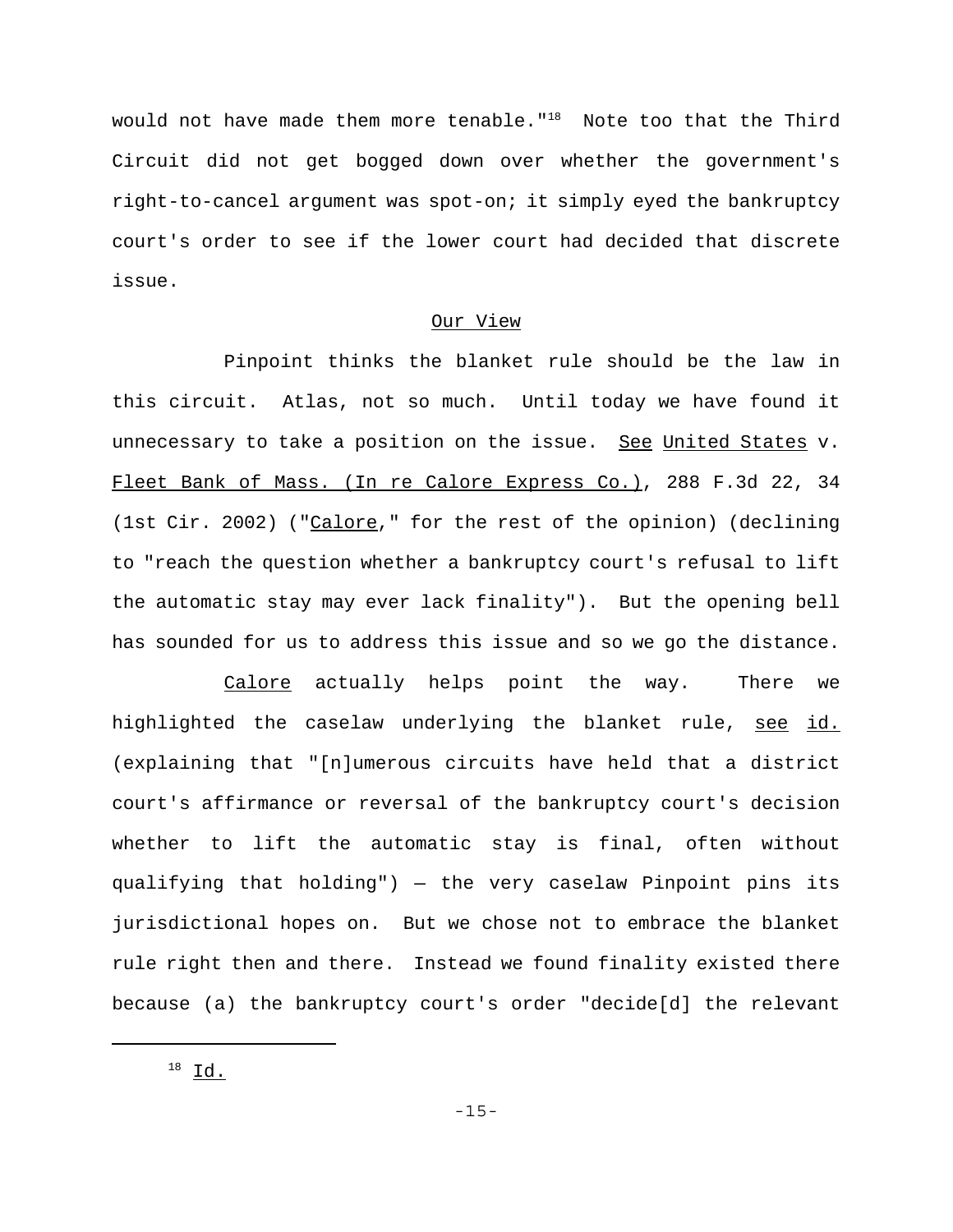dispute" that prompted the stay-relief request  $-$  i.e., whether the court should lift the stay so the government could set off claims of two federal agencies (including the IRS) against the debtor's contract claims against the government — and because (b) the appellant would have no recourse if we did not consider it "final." See id. at 34-35.

What we did in Calore jibes with our past decisions (spotlighted above), which (a) require us to keep in mind the uniqueness of bankruptcy litigation, with its multiple layers of proceedings within proceedings and its many moving parts; and which (b) command us to scout for finality indicators, like whether the disputed order conclusively decided a discrete, fully-developed issue — an order that, at the time of the appeal, will not be changed or be mooted and is not reviewable elsewhere. See, e.g., Parque, 949 F.2d at 508; Tringali, 796 F.2d at 558. And respect for the path marked by our prior cases - Tringali, Parque, and Calore, for example — requires us to reject the blanket rule that denials of stay relief are always final, no ifs, ands, or buts. As we see things, that rule clashes with our caselaw because it turns a cold shoulder to bankruptcy's unusual nature and makes an order's appealability turn on the label affixed to it ("order denying stay relief," and the like) rather than on finality telltales.

As for what appears to be one of the blanket rule's animating ideas — that an automatic stay is like an injunction and

-16-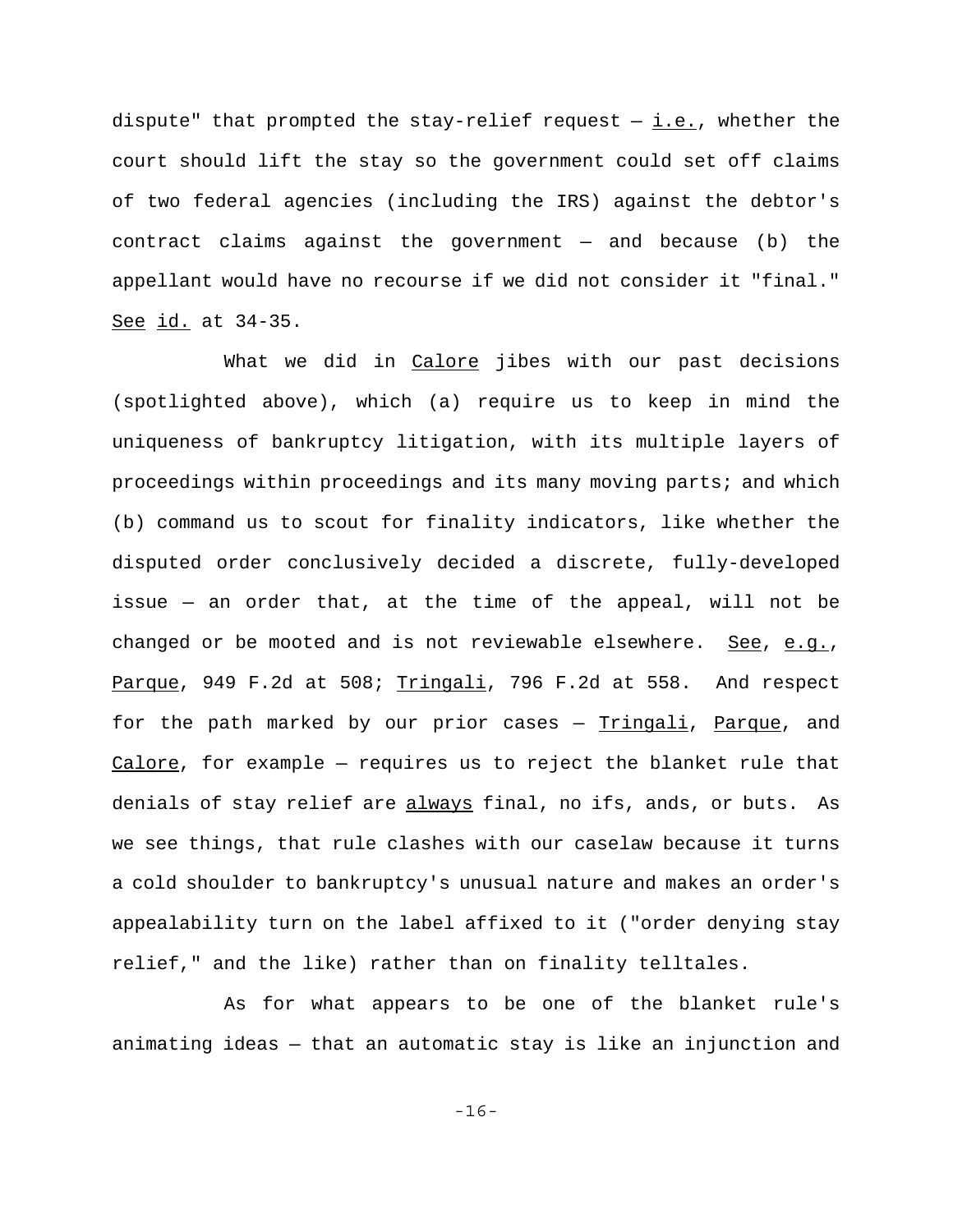so is final and appealable — here is our take: Yes, an automatic stay enjoins parties from acting. See Soares v. Brockton Credit Union (In re Soares), 107 F.3d 969, 975 (1st Cir. 1997). But it is different from an injunction. That is because the operation of the stay is the default position. See id. Congress in its wisdom has already decided that the parties' interests are best protected by automatically staying litigation against the bankrupt. See id. In other words, Congress has already decided the balance of equities — with that balance being one of the four elements for a preliminary injunction. See Mercado-Salinas v. Bart Enters. Int'l, Ltd., 671 F.3d 12, 19 (1st Cir. 2011) (listing likelihood of success, risk of irreparable harm, balance of equities, and the public interest as the four time-honored preliminary-injunction factors). Consequently, the automatic stay's continued operation — thanks to the denial of stay relief — should not be treated for finality purposes like an injunction entered at the case's start after a judge has sifted the familiar injunction factors. See generally Sunshine Dev., Inc. v. FDIC, 33 F.3d 106, 113 (1st Cir. 1994) (commenting that "[b]ecause the automatic stay is exactly what the name implies  $-$  'automatic'  $-$  it operates without the necessity for judicial intervention").

As for the other much-touted benefits of this (and frankly any other) blanket rule — uniformity and judicial economy — we are not convinced that these ends are best served by stamping

-17-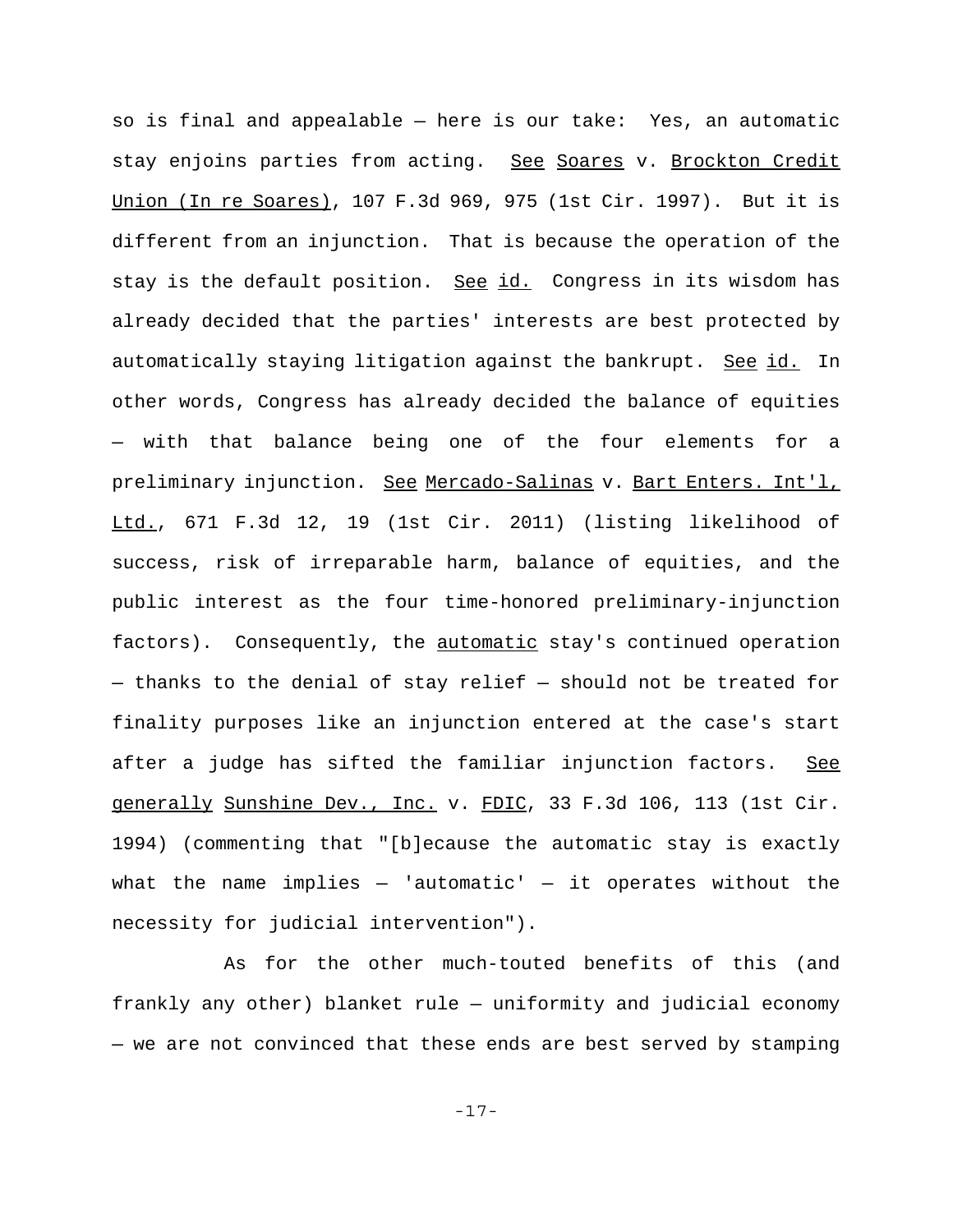all denials of automatic stay relief immediately appealable. Indeed, it is a narrow view of judicial economy that attributes time savings to a blanket jurisdictional rule here. Sure, it would make the jurisdictional-review section of our opinions a onesentence pronouncement that requires little, if any, analysis. But it is far from certain that a particular bankruptcy case — or bankruptcy cases in the aggregate — would be more efficient with a blanket rule of appealability. Bankruptcy courts deny relief from the automatic stay based on circumstances that are often rapidly changing and on records that are not fully developed. Letting parties appeal as of right in such situations inevitably will result in appeals that are superseded by events in related proceedings. A more nuanced approach avoids this unnecessary judging. Also, without a blanket rule, parties will not reflexively appeal from the denial of a request for relief from the automatic stay. Instead, they will have to think through the finality issue themselves given the guidance provided here. That self-policing by the parties will contribute to overall judicial economy in bankruptcy cases.

The short of this long analysis is that we reject Pinpoint's preferred blanket-rule approach. Like the Third Circuit, we think it possible that in some cases an order denying stay relief may lack finality. Everything depends on the circumstances, naturally: taking into account the particular

-18-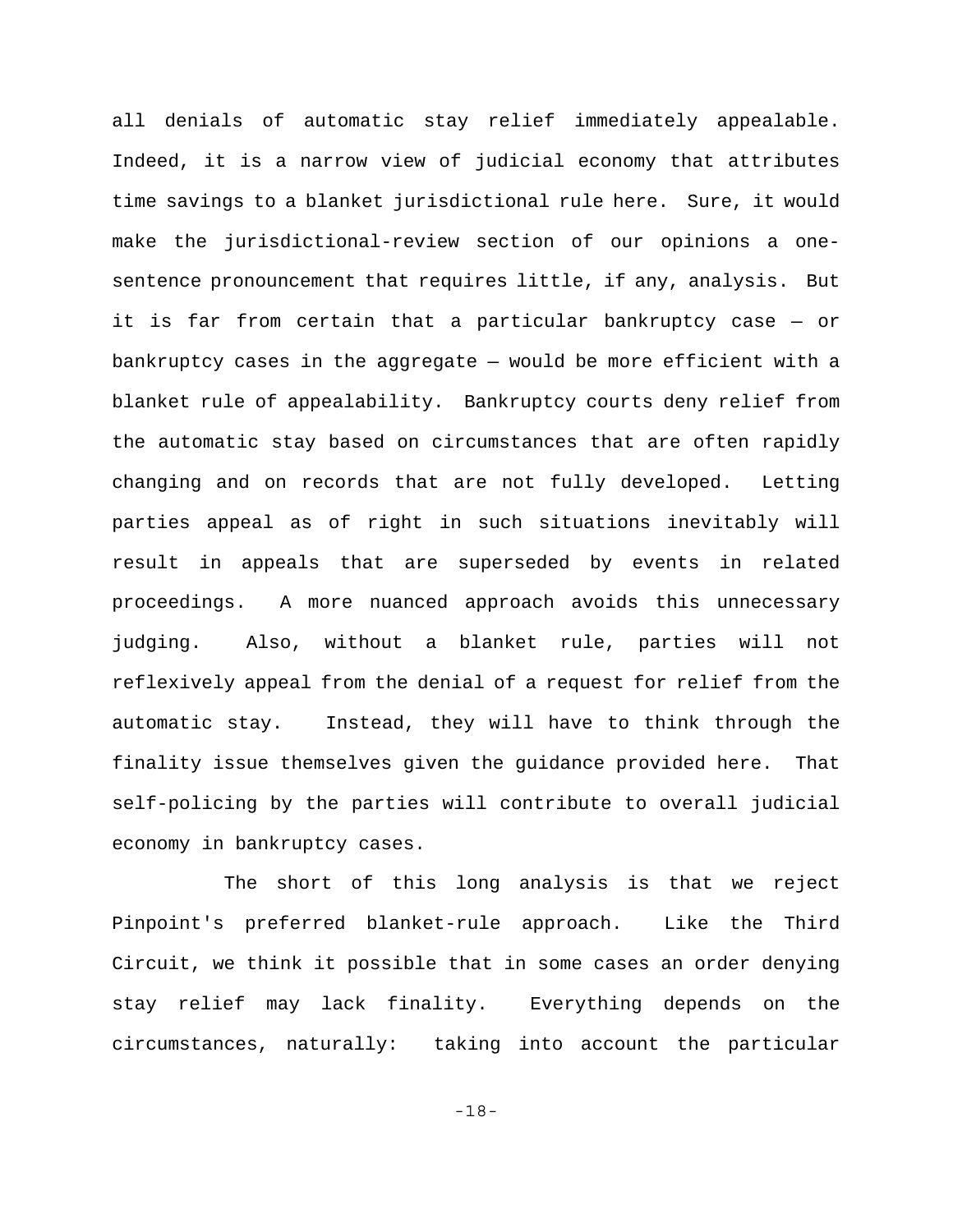order's reasoning and effect, an inquiring court must determine consistent with our past opinions on finality — whether that edict definitively decided a discrete, fully-developed issue that is not reviewable somewhere else. See Tringali, 796 F.2d at 558. If yes, the order is final; if no, it is not. Lawyers and judges please take note, however: the inquiry turns not on whether the order conclusively decided the merits of the underlying litigation (a mistake made in some BAP decisions<sup>19</sup>), but rather (as we just said) on whether the order conclusively decided the fully-developed, unreviewable-elsewhere issue that triggered the stay-relief fight below.

# Application

When measured against the correct standard, the order denying stay relief here is not final (though it certainly is a close call). Here is why.

What prompted Pinpoint's stay-relief plea was a venue concern — that the first-filed rule requires the lifting of the stay so that the judge in the first-filed Virginia action can referee the contract dispute. That is the relevant discrete issue, not (to be clear) which party should win the contract suit. But in concluding that Pinpoint had not shown cause for stay relief, the bankruptcy court specifically avoided deciding the first-filed

<sup>&</sup>lt;sup>19</sup> See Caterpillar Fin. Servs. Corp. v. Braunstein (In re Henriquez), 261 B.R. 67, 71 n.6 (B.A.P. 1st Cir. 2001).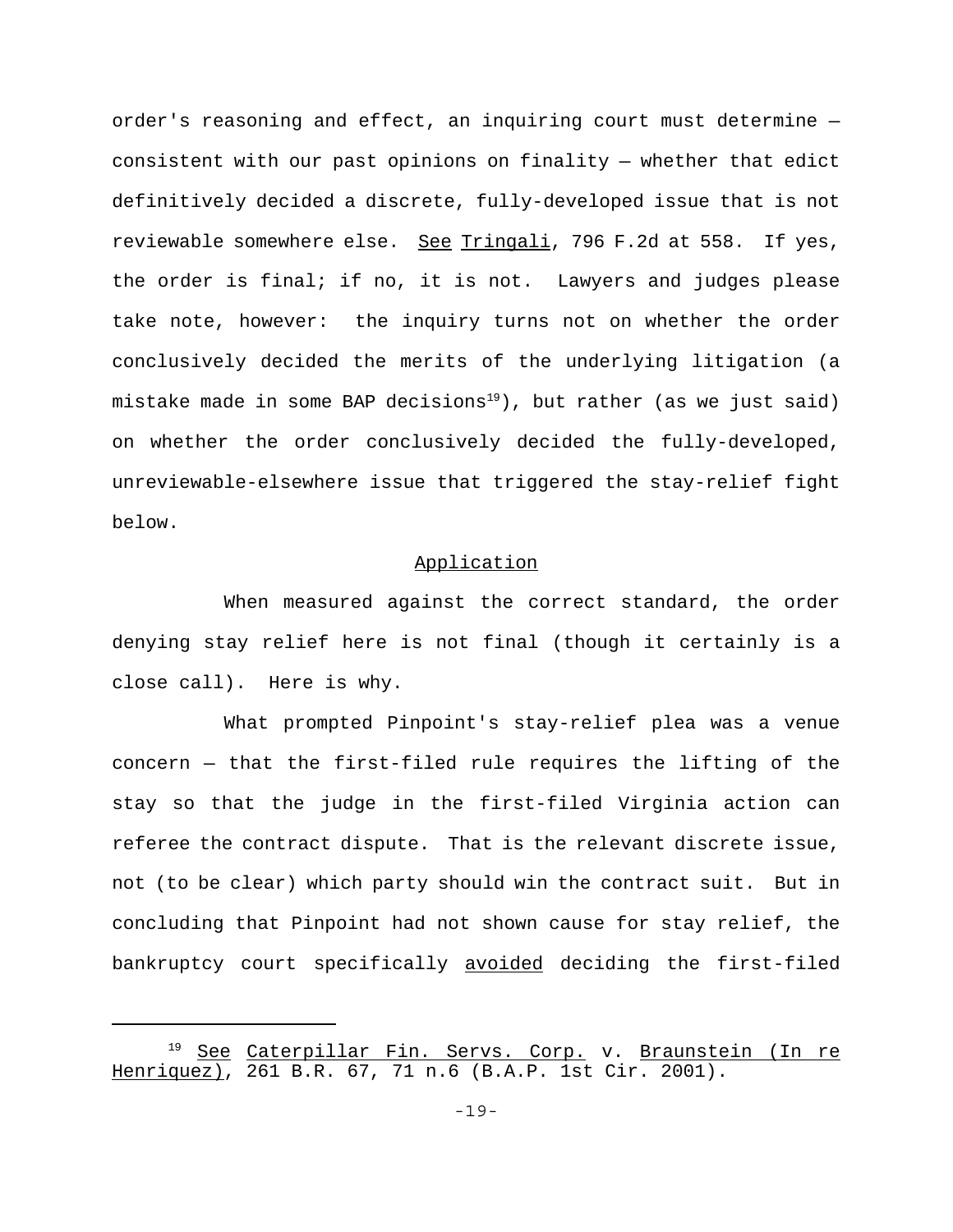issue — remember, the court relied instead on its finding that Pinpoint's stay-relief bid clashed head-on with other considerations, including important efficiency interests. Critical to the court's reasoning was the fact that Pinpoint can litigate the first-filed issue in the Puerto Rico action, which the court had un-stayed so that the parties could duke it out on the contract claims.

The judge in the Puerto Rico action has not yet had a chance to weigh in on the venue-related, first-filed issue. But once he does, he could conclude that the first-filed rule applies and that he must stay his own proceedings or consolidate them with the Virginia action (thereby shipping the whole case to Virginia). And if that happens, then Pinpoint can ask the bankruptcy court for stay relief based on that turn of events. If, however, the judge in the Puerto Rico action decides that the first-filed rule does not apply and that venue is proper there, Pinpoint can again ask the bankruptcy court to lift the stay against the Virginia action, on the theory that it has no other way to stop the parallel action in Puerto Rico. Either way, the bankruptcy court will get to decide the stay-relief question again, this time on a betterdeveloped record. And the court may very well lift the stay, depending on how the first-filed question is decided.<sup>20</sup>

<sup>&</sup>lt;sup>20</sup> This is very much like the type of situation the Third Circuit had in mind in West. Here, "the record was incomplete" because the bankruptcy court did not have the benefit of a district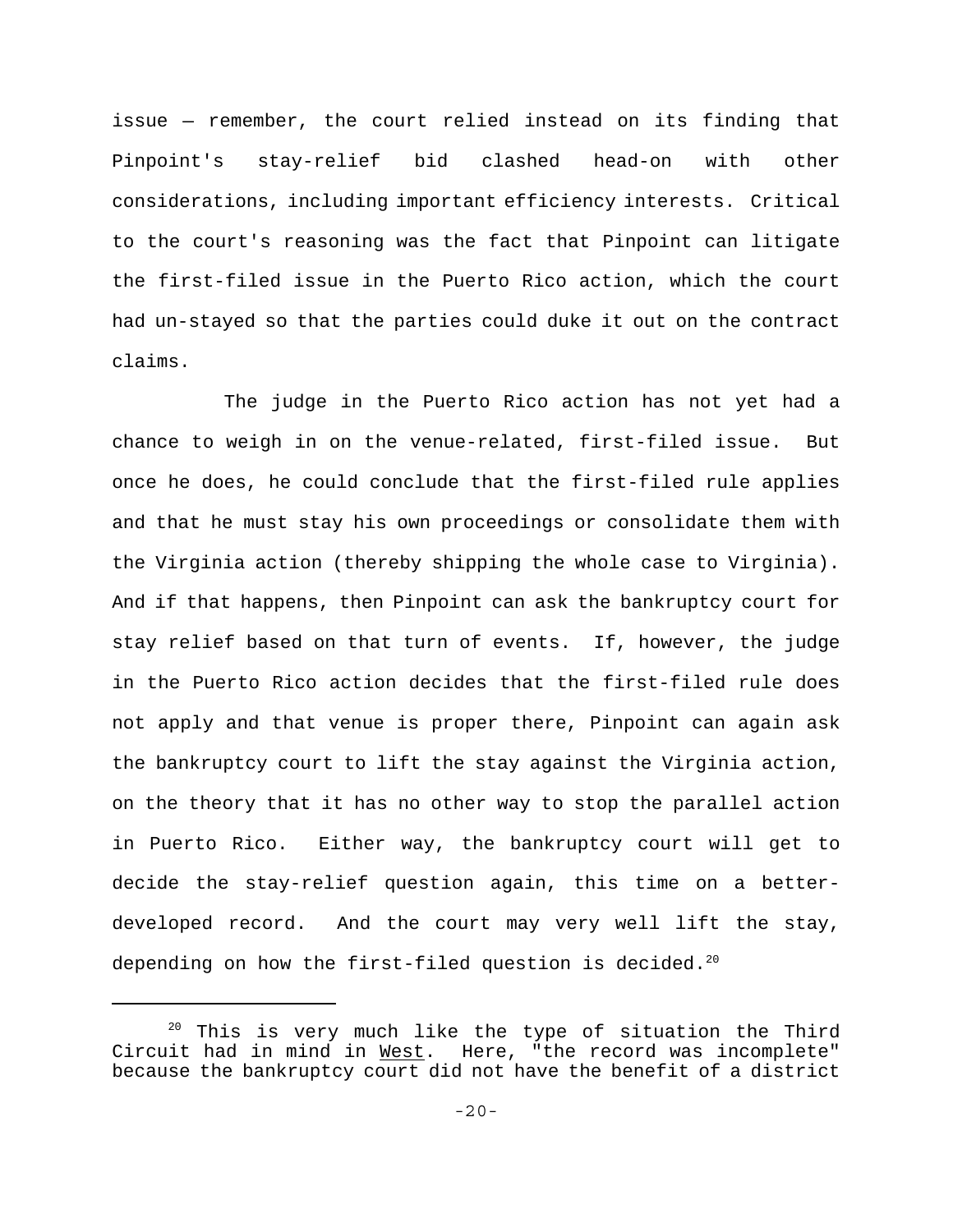Or, to look at this another way: Basically what the bankruptcy court did was specify the venue (the Puerto Rico district court) that gets first crack at deciding the first-filed issue — a decision that will reveal which federal court (Puerto Rico's or Virginia's) gets to preside over the contract case. So, as the situation now stands, Pinpoint can litigate everything — the first-filed issue and the contract imbroglio. It just has no guarantee that it will litigate in its preferred venue. Cf. generally Codex Corp. v. Milgo Elec. Corp., 553 F.2d 735, 737 (1st Cir. 1977) (holding that orders granting or denying venue transfer are customarily not appealable as of right). Ultimately this concatenation of circumstances — an order that does not decide the first-filed issue (the very issue that prompted Pinpoint's stayrelief effort), but instead leaves Pinpoint free to go toe-to-toe with Atlas on that issue in another forum, with a possibility that Pinpoint will get what it wants in the end — undercuts Pinpoint's finality claim.21

court's decision on the first-filed issue. See 852 F.2d at 82.

<sup>&</sup>lt;sup>21</sup> Quoting Sonnax, Judge Kayatta argues that our "jurisdictional ruling will necessarily require a full briefing of all issues and consume as much judicial resources as an appeal." 907 F.2d at 1285. Not so. We, for example, have not said who's right or who's wrong on the first-filed issue. All we have done is looked to see whether the bankruptcy court considered and decided that discrete issue. But "by sending the case to Puerto Rico for a resolution of the first-filed issue," Judge Kayatta adds, "the bankruptcy court did indeed decide that dispute finally against Pinpoint," because, he suggests, the court basically blocked the judge in the Virginia action from deciding the competing-venue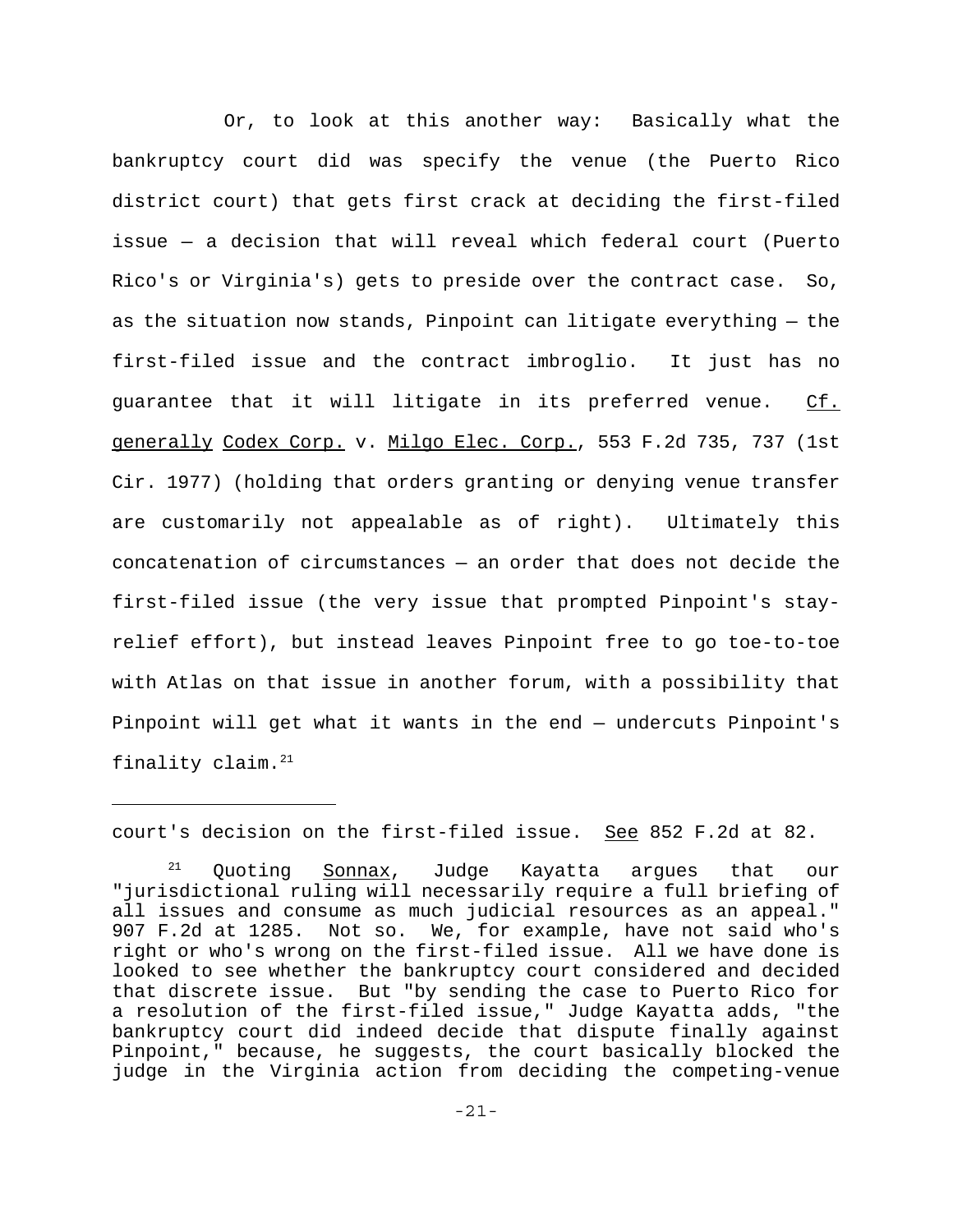On the ropes, Pinpoint tries to pound away on several fronts. But not a single blow lands.

For openers Pinpoint pounces on a passage in Calore saying that we have "jurisdiction to review an order of the bankruptcy court refusing to lift the automatic stay when the order resolves all issues between the parties." 288 F.3d at 28. According to Pinpoint, that excerpt must mean that an order denying stay relief is final if "there are no unresolved issues between the parties pending in the bankruptcy court and only in the bankruptcy

Judge Kayatta also describes this case as one where "one federal court (the bankruptcy court) has, by refusing to lift the automatic stay, left in place an injunction barring Pinpoint from continuing to pursue a lawsuit in another federal court, which has not surrendered venue, but has instead determined that it is the proper venue for the action." And he reminds everyone that before Atlas's game-changing bankruptcy filing, "[t]he Virginia court . . . , in a reported decision, . . . denied Atlas's motion to transfer the Virginia action to Puerto Rico." But as we have taken some pains in this opinion to explain, no court — neither the Virginia or Puerto Rico federal courts nor the bankruptcy court has yet decided what the proper venue for the action is under the first-filed rule. Ultimately, then, Judge Kayatta's line of analysis does not change our thinking.

issue. Again, though, the effect of the bankruptcy court's combined rulings is limited to identifying the federal venue where the parties can raise certain venue-related arguments. And as we just noted in a case parenthetical above, venue-transfer orders are typically not appealable as of right. See, e.g., Codex Corp., 553 F.3d at 737. Judge Kayatta says the better analogy to what took place here is to a decision by one federal court (the bankruptcy court) to enjoin a litigant (Pinpoint) from pursuing a parallel action (the Virginia action) in another federal court (Virginia federal court). A decision like that — when entered by a federal district court — is appealable, he writes. With respect, we believe his analogy is inapt because it fails to account for the fact that it is the statutorily-imposed automatic stay — not the order of a dueling court — that actually temporarily enjoins Pinpoint's Virginia efforts during the pendency of the bankruptcy.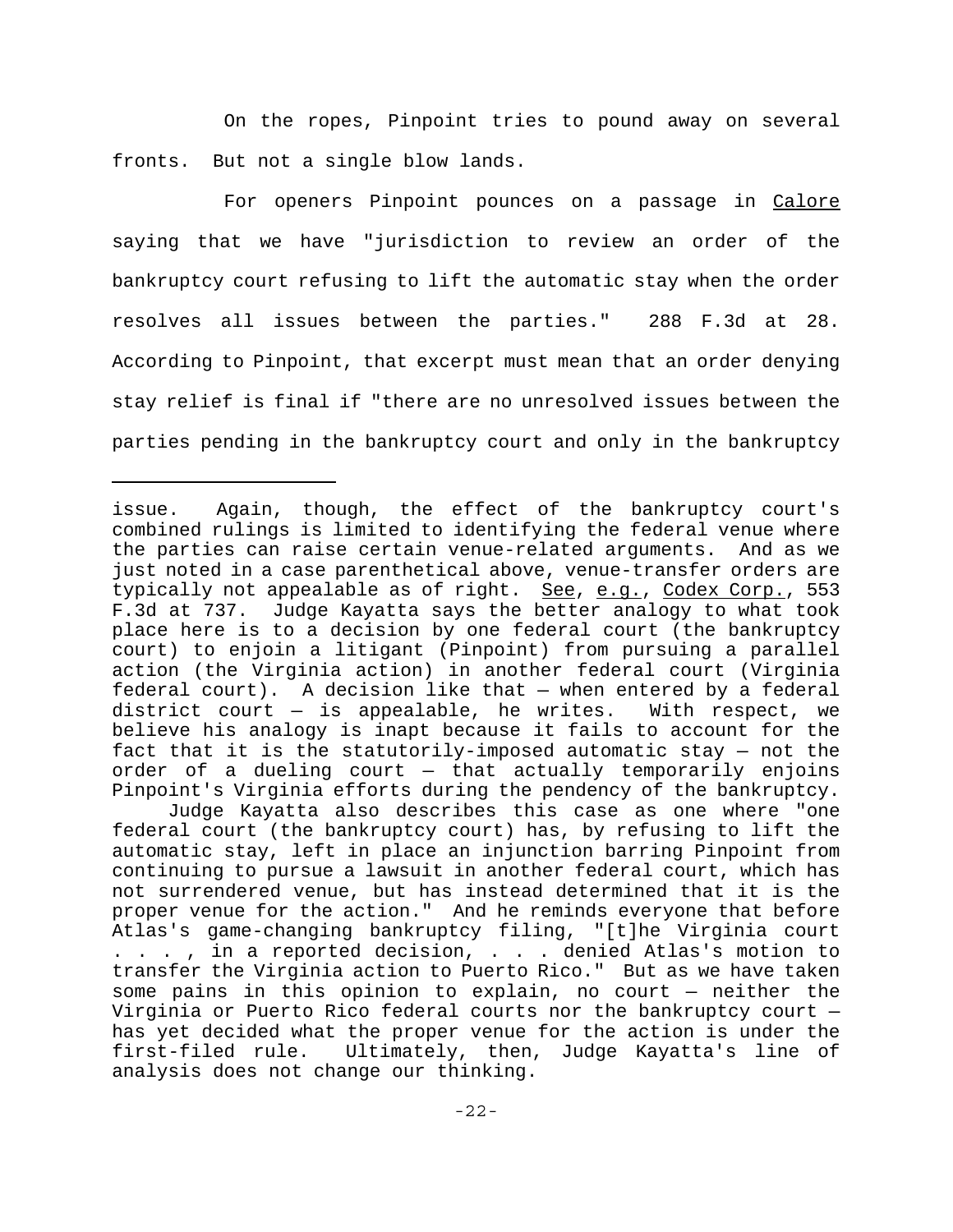court." It matters not — the thesis runs — that the order leaves an issue like the first-filed rule resolvable in a non-bankruptcycourt forum. And to Pinpoint's way of thinking, since the order denying stay relief "left zero unresolved issues between the parties pending resolution by the bankruptcy court," that order is "'final' and appealable as a matter of right."

Unfortunately for Pinpoint, a large problem looms. Even assuming (for argument's sake only) that its reading of Calore is correct (and we intimate no view on the subject), there is an adversary action in the bankruptcy court that could resolve the first-filed issue in Pinpoint's favor — recall, Pinpoint put that issue front and center there in moving to dismiss Atlas's adversary complaint, telling the bankruptcy court things like the first-filed rule demands that "if [Atlas's] claim against Pinpoint is to proceed, it must proceed in the Virginia [federal] court." And that fact knocks the legs out from under Pinpoint's leadoff argument.

Wait a second, exclaims Pinpoint. Atlas initiated adversary proceedings after the BAP deemed the order denying stay relief non-final and dismissed Pinpoint's appeal for lack of jurisdiction. So "unless the BAP was reading tea leaves" when it took that step, Pinpoint adds, "there was no pending bankruptcy court adversary proceedings" to legitimize the BAP's dismissal. How this chronology affects our jurisdiction Pinpoint does not say.

-23-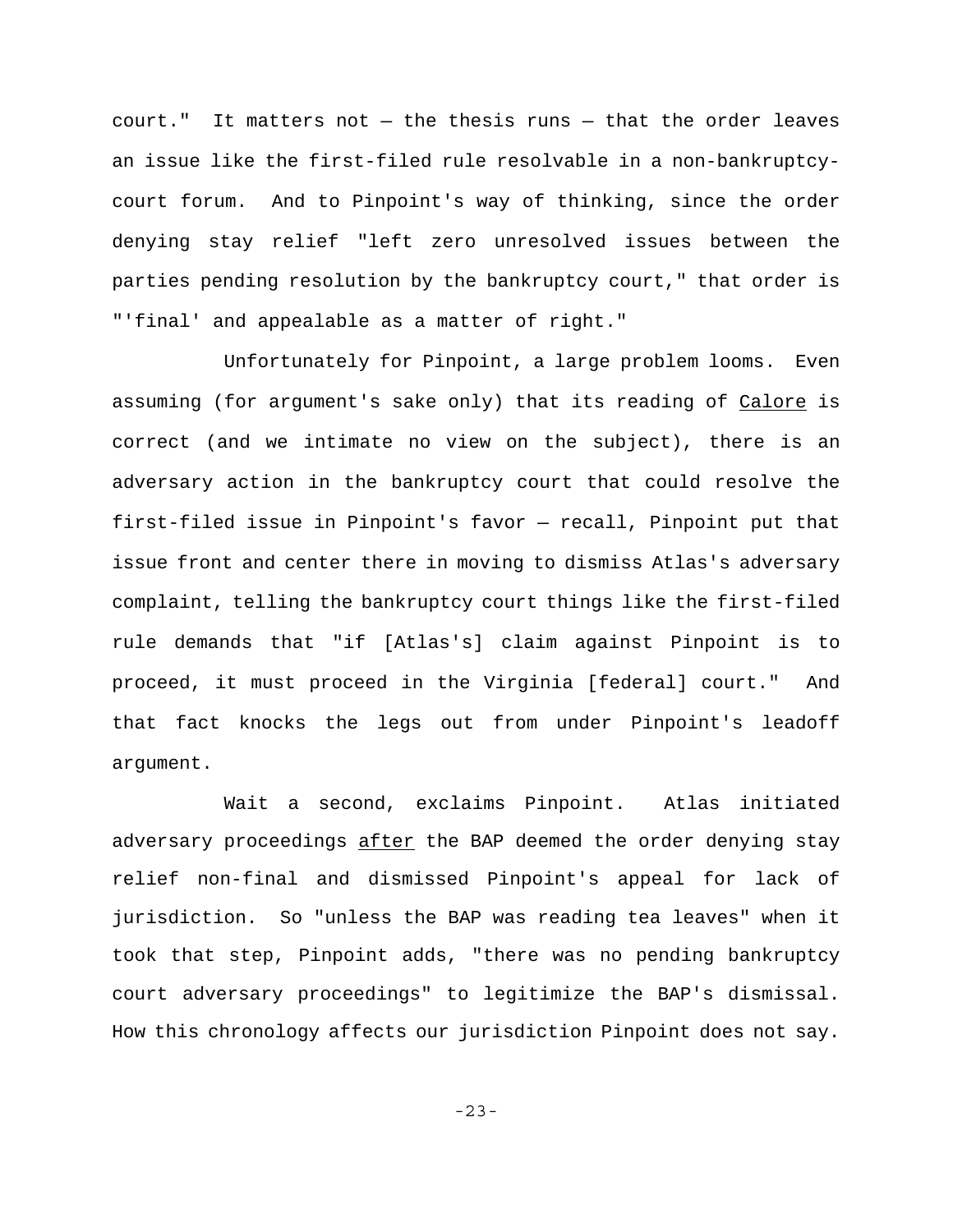But even continuing to assume (again, without deciding) that the presence of an adversary proceeding matters for jurisdictional purposes (and we whisper no hint either way) the record before us does include an unresolved adversary proceeding in place. And that fact kiboshes this line of argument.

In something of a parting shot, Pinpoint says that it is up to the judge in the Virginia action to decide the first-filed issue, not the judge in the Puerto Rico action. To lend plausibility to its point, Pinpoint leans heavily on Cadle Co. v. Whataburger of Alice, Inc., 174 F.3d 599 (5th Cir. 1999). But even assuming that Cadle squares with our circuit's law (and we say nothing about whether it does or does not), that opinion holds that the "second-filed court" can decide if the issues in the two cases might substantially overlap. Id. at 605 (quoting Mann Mfg. Inc. v. Hortex, Inc., 439 F.2d 403, 407 (5th Cir. 1971)). A yes answer, Cadle says, means that the "second-filed court" must then transfer the case to the "first-filed court" to decide which case should continue. Id. at 606. The import of all this is clear: even under Pinpoint's caselaw, the judge in the Puerto Rico action can participate in any slugfest over the first-filed rule — which means Pinpoint's final argument sails wide of the mark.

#### **Last Words**

Our work complete, we dismiss Pinpoint's appeal for lack of jurisdiction. Costs to Atlas. So ordered.

### **-Dissenting Opinion Follows-**

-24-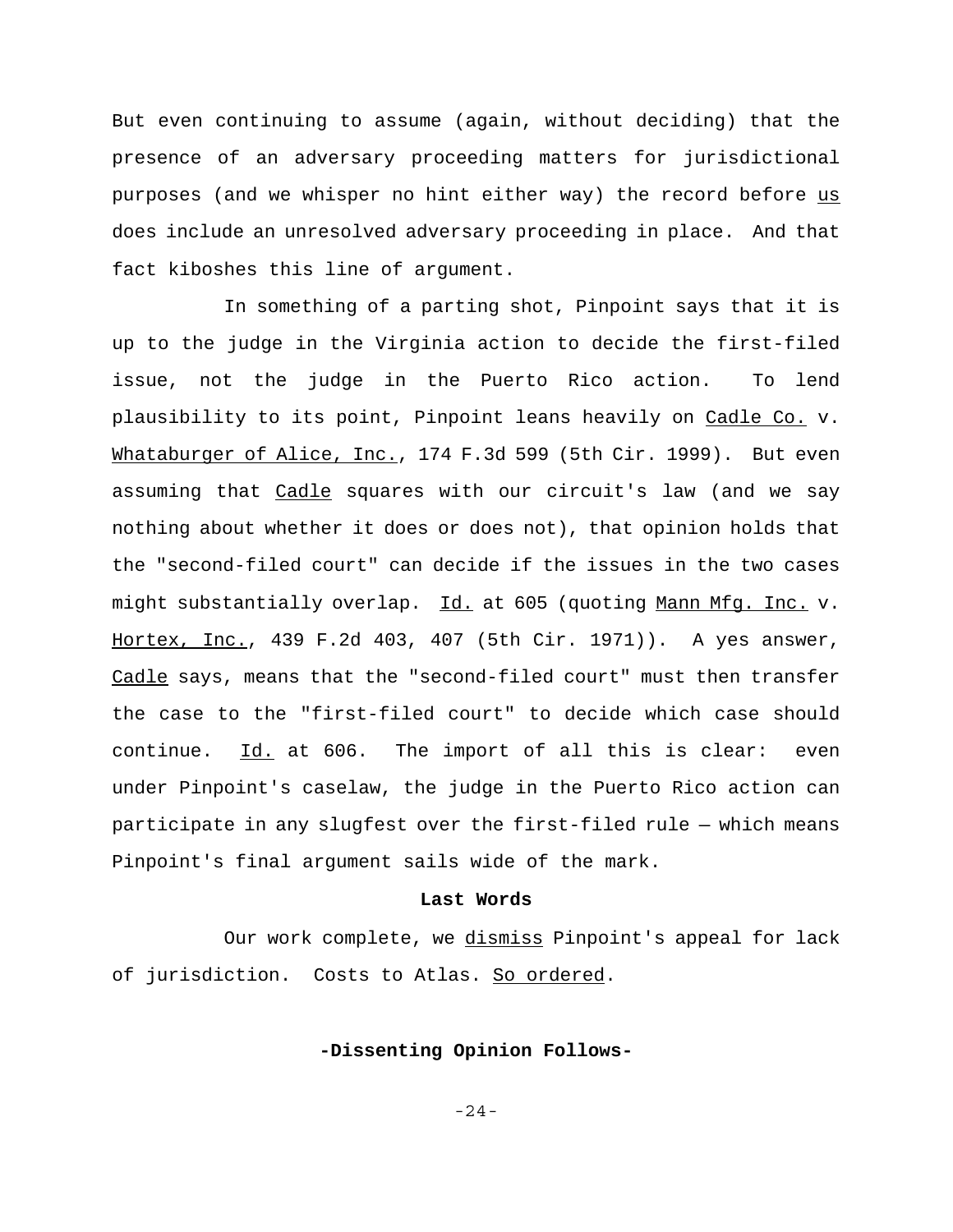**KAYATTA, Circuit Judge, dissenting**. I agree with my respected colleagues that Pinpoint's appeal provides no basis upon which to reverse the ruling of the bankruptcy court refusing to lift the automatic stay. I nevertheless dissent from the judgment of dismissal, because this court should decide this case by ruling on the merits, rather than by creating a circuit split in order to find the challenged order of the bankruptcy court non-appealable.

Bankruptcy law is an area in which uniformity has particular value. See Daniel A. Austin, Bankruptcy and the Myth of "Uniform Laws", 42 Seton Hall L. Rev. 1081, 1135-39 (2012); Erwin Chemerinsky, Decision-Makers: In Defense of Courts, 71 Am. Bankr. L.J. 114-15 (1997) (pointing to "expertise and uniformity" as the "two major advantages" of specialized bankruptcy courts). And as my colleagues acknowledge, seven of the eight other circuits that have ruled on the appealability of orders denying relief from the automatic stay have held that such orders are categorically appealable.<sup>22</sup> Even the Third Circuit, which was until now the only

<sup>&</sup>lt;sup>22</sup> See Sonnax Indus., Inc. v. Tri Component Prods. Corp. (In re Sonnax Indus., Inc.), 907 F.3d 1280, 1284-85 (2d Cir. 1990); Grundy Nat'l Bank v. Tandem Mining Corp., 754 F.2d 1436, 1439 (4th Cir. 1985); In re Lieb, 915 F.2d 180, 185 n.3 (5th Cir. 1990); Aetna Life Ins. Co. v. Leimer (In re Leimer), 724 F.2d 744, 745-46 (8th Cir. 1984); Crocker Nat'l Bank v. Am. Mariner Indus. (In re Am. Mariner Indus.), 734 F.2d 426, 429 (9th Cir. 1984), overruled in part on other grounds by United Sav. Ass'n of Tex. v. Timbers of Inwood Forest Assocs., Ltd., 480 U.S. 365 (1988); Eddleman v. Dep't of Labor, 923 F.2d 782, 784-85 (10th Cir. 1991), overruled in part on other grounds by Temex Energy, Inc. v. Underwood, 968 F.2d 1003, 1005 n.3 (10th Cir. 1992); In re Dixie Broad., 871 F.2d 1023, 1028 (11th Cir. 1989).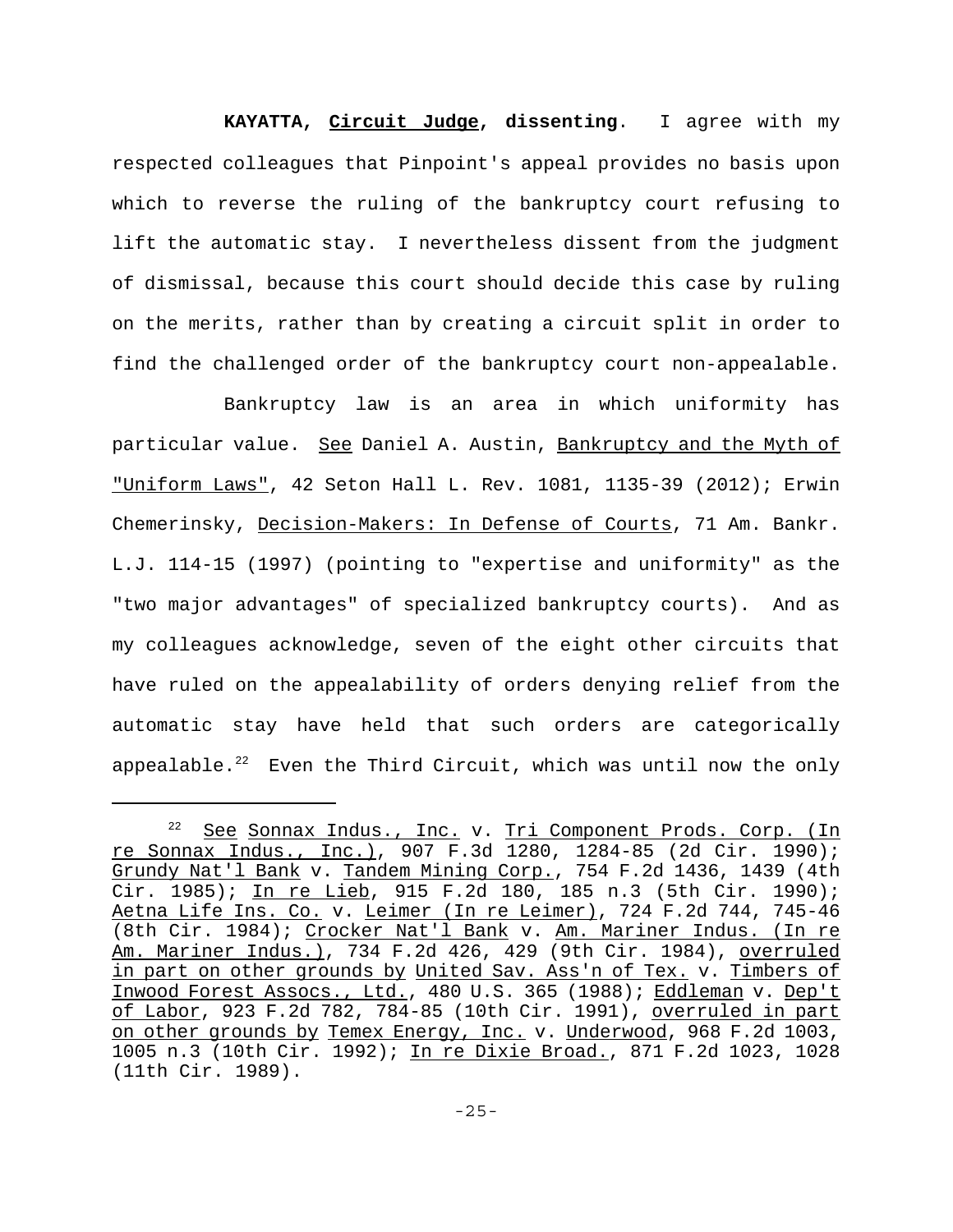federal court of appeals to so much as feint in the direction of a rule admitting of an exception, has itself never encountered an order that fell within the exception it hypothesized. Indeed, in the dictum in which it postulated such an exception, the court sketched that exception's contours so narrowly as to ensnare only tentative orders--those that deny relief "without prejudice because the record [is] incomplete, discovery [is] ongoing[,] or the court require[s] further research on the issue before it." See In re Mest Elecs. Inc., 852 F.2d 79, 82 (3d Cir. 1988).<sup>23</sup>

The majority is certainly correct that we should not join our sister circuits simply to form a herd. At the same time, though, the majority cannot dispute the notion that, at the margins (and this case is certainly there, see Majority Op., at 19), uniformity has a positive value, especially in setting federal bankruptcy law. See, e.g., U.S. Const., art. I, § 8, cl. 4 (granting Congress the power to adopt "uniform Laws on the subject of Bankruptcies throughout the United States"). And while the

 $23$  My colleagues suggest that the bankruptcy court's order was based on an incomplete record, "because the bankruptcy court did not have the benefit of a district court's decision on the firstfiled issue." See Majority Op., at 20-21 n.20. But that is simply no rejoinder to Pinpoint's argument that it is entitled to litigate precisely that issue (i.e., the first-filed issue) in the Virginia court. My colleagues do not explain, because they cannot explain, what relevance the Puerto Rico district court's decision on the first-filed issue will have on the purely legal question of whether that court is entitled to decide that issue in the first place. For that reason, this case, much like every case the Third Circuit has ever confronted, falls outside the West Electronics exception.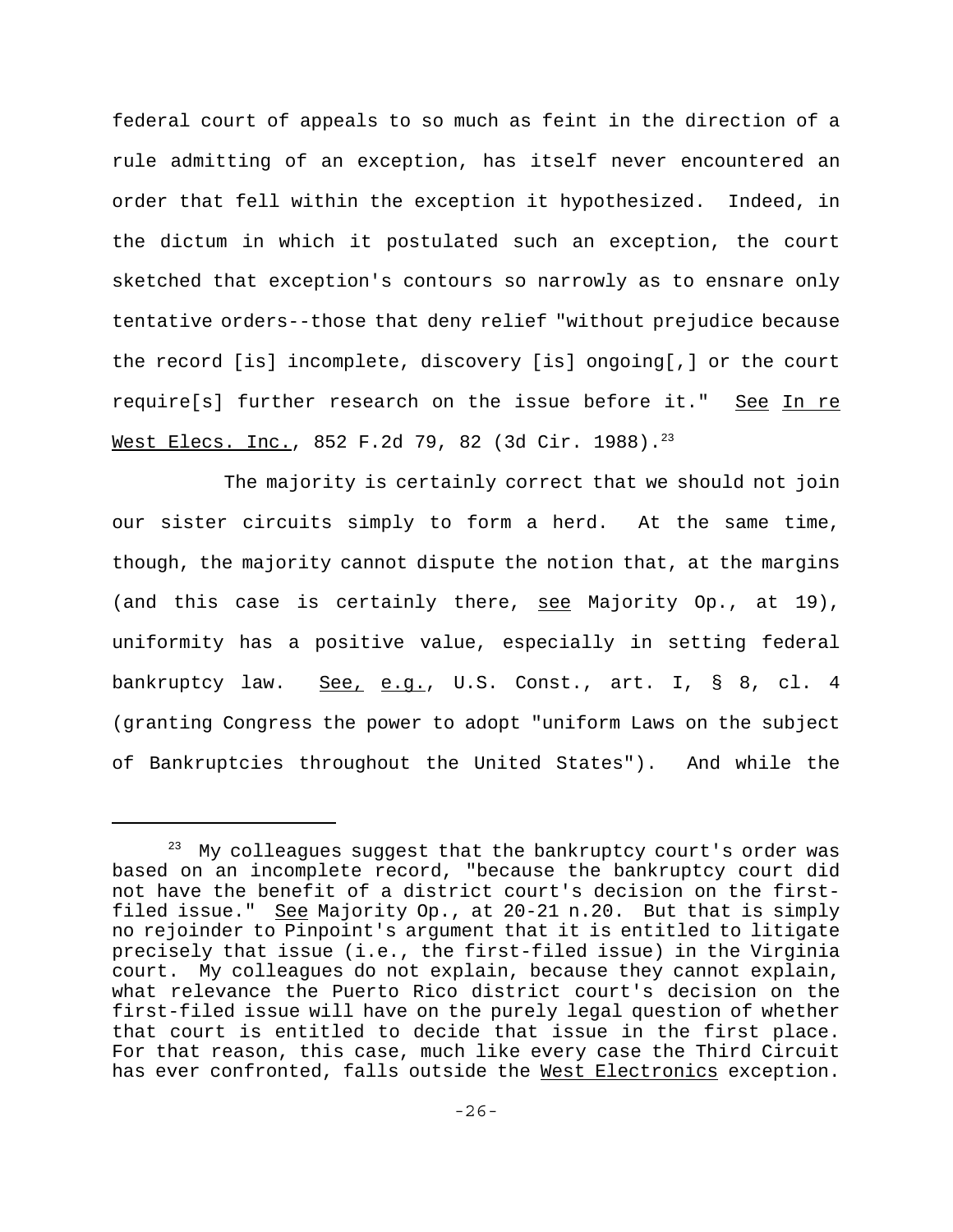majority speculates that its "more nuanced" approach preserves resources and inhibits unnecessary appeals as compared to the uniform approach of seven other circuits, my knowledgeable colleagues point to no appeal in any circuit -- ever -- that would have been precluded or rendered less difficult by adoption of the majority's rule. In this important respect, the majority's approach values abstraction borne of theory rather than pragmatism borne of experience.

My colleagues are also correct, of course, that relief from the automatic stay differs from a typical injunction because Congress has effectively determined that, in bankruptcy, an injunction is the default position. And I need not quibble with the conclusion that this determination represents an implicit judgment that the equities in bankruptcy are more likely to weigh in favor of an injunction, at least initially. In this manner, Congress has placed on the party opposing the automatic stay the burden of seeking and justifying a change in the status quo. So far, so good. Where the majority then errs conceptually is in finding the reallocation of the burden of changing the status quo to justify a heightened degree of stinginess in allowing an appeal from a ruling preventing such a change. This cannot be correct. History, custom, and practice make the default position in ordinary, non-bankruptcy civil cases "no injunction," thereby placing the burden of seeking and justifying an injunction on the

-27-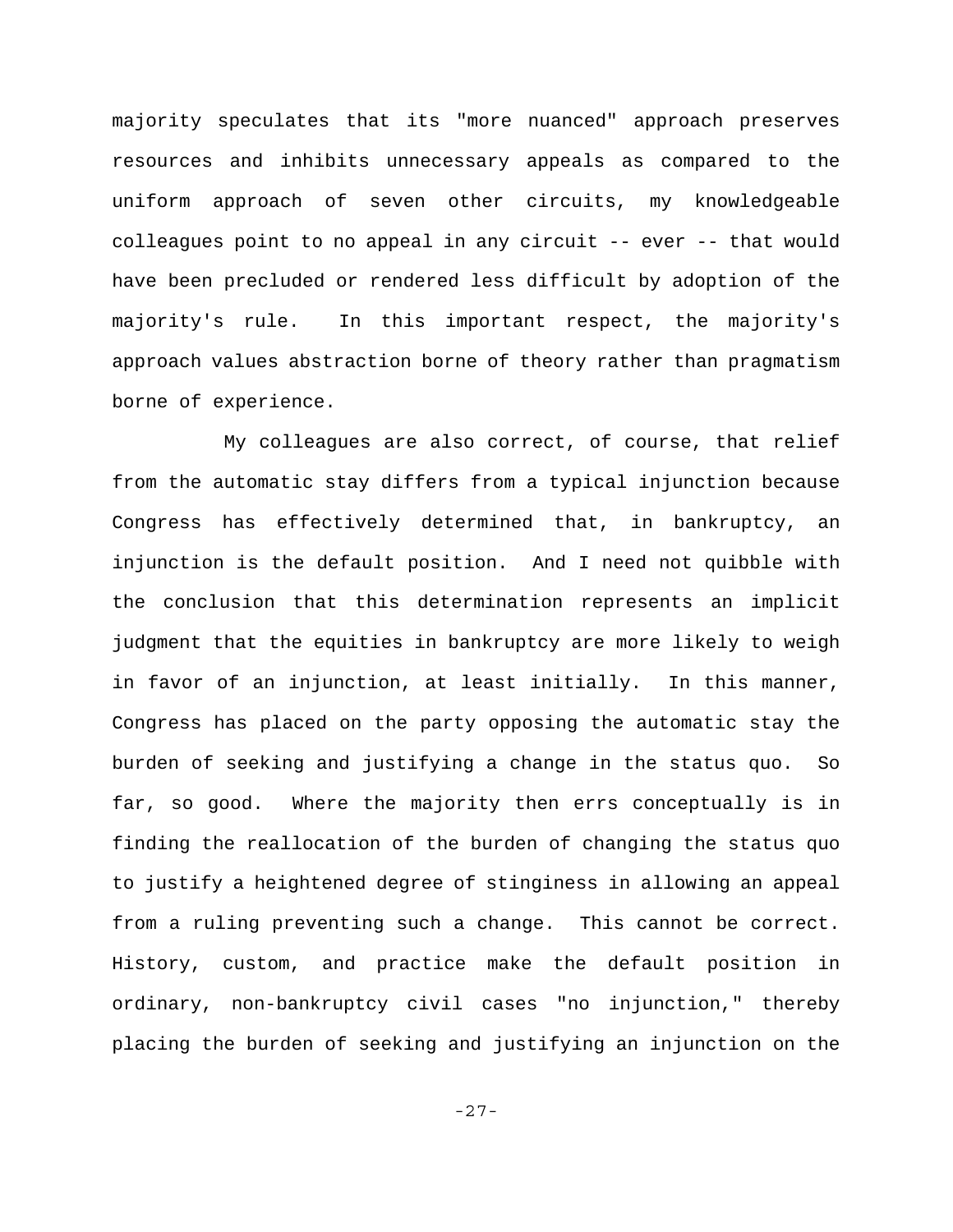party desiring to change the tentative status quo. Yet it is clear that appeals by parties who are unsuccessful in securing a statusquo-altering injunction are routinely allowed. In short, the question of which party has the burden of changing the default status quo has no logical bearing on the question of appealability. In each instance, the lower court has exercised its equitable jurisdiction in a manner that immediately resolves a putative claim of irreparable harm. And in each instance, an appeal should be allowed to review that decision.

Even under the majority's new test, the justification for refusing to hear this appeal is weak. In concluding otherwise, the majority swims even against the current in our own circuit. As the majority correctly concedes, In re Calore, 288 F.3d 22, 34 (1st Cir. 2002), did not decide whether a refusal to lift the automatic stay is or is not always appealable. Rather, it did only what it needed to do: it decided that the refusal to lift the automatic stay in that particular case was appealable. And in making that finding, the court relied simply on the fact that the bankruptcy court "clearly did decide the relevant dispute between the parties." Id. In the race-to-the-courthouse case now before us, the relevant dispute concerns not which court hears the merits of the case, but rather, which court will decide that question. And by sending the case to Puerto Rico for a resolution of the firstfiled issue, the bankruptcy court did indeed decide that dispute

-28-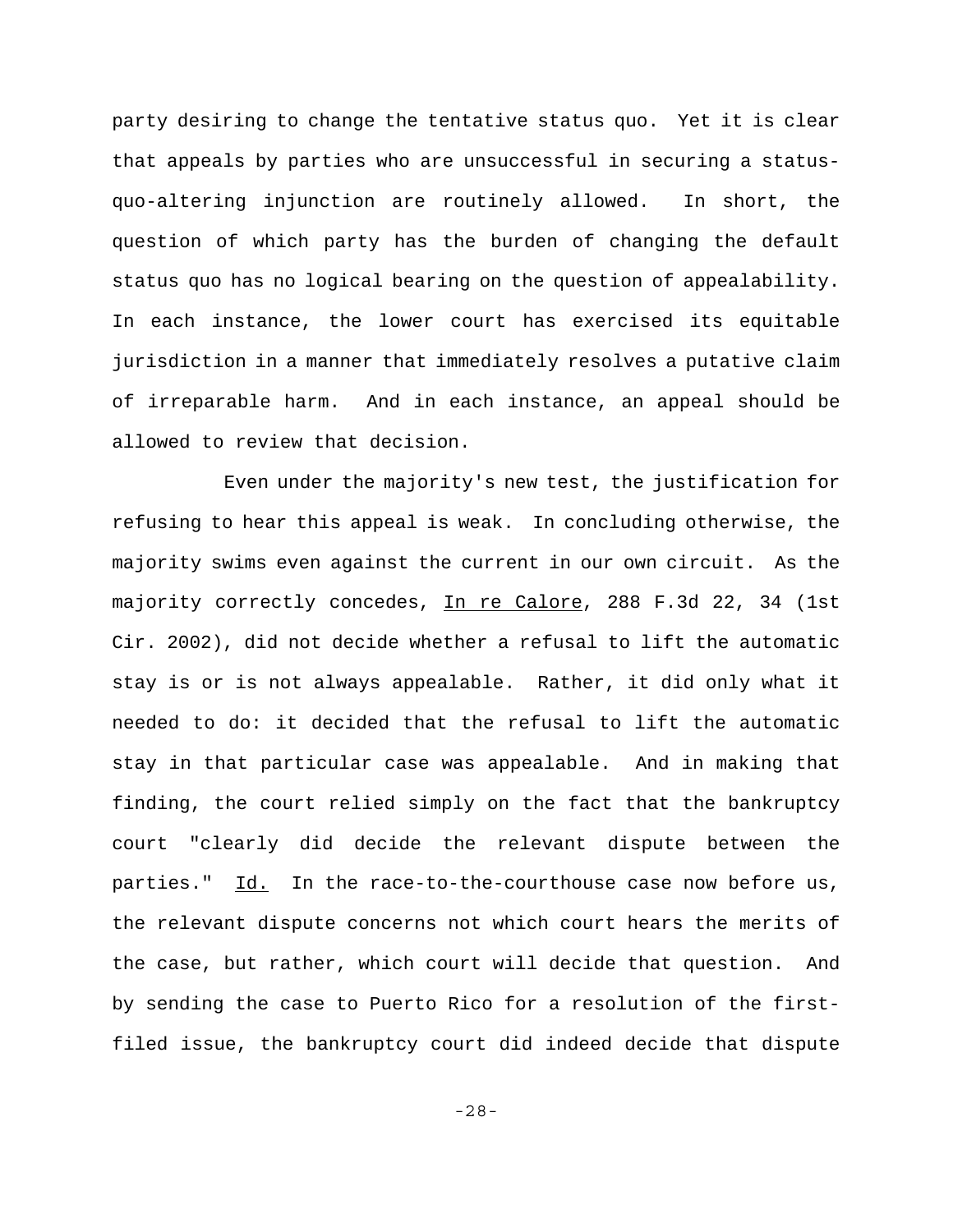finally against Pinpoint. $24$  That relevant dispute may be rarified, and any harm speculative. But those are reasons to deny the appeal on the merits, not to create an idiosyncratic exception to the norm that such orders are appealable.

 Twenty-four years ago, Judge Winter observed that "the purpose of the finality rule, judicial economy," would not be served by an ad hoc, case sensitive approach to determining jurisdiction over orders denying relief from the stay. In re Sonnax, 907 F.3d at 1285. The reasoning the majority provides today proves that warning prescient, as the court finds itself unable to decline jurisdiction without resting explicitly on an onthe-merits rejection of Pinpoint's argument that, as an incident of its status as first-filer, it is entitled to litigate not only the merits of its case, but also its venue challenges, in Virginia. See Majority Op, at 22 ("[E]ven under Pinpoint's caselaw, the judge in the Puerto Rico action can participate in any slugfest over the

 $24$  The majority suggests that if the judge in the Puerto Rico action determines to proceed to the merits, "Pinpoint can again ask the bankruptcy court to lift the stay against the Virginia action, on the theory that it has no other way to stop the parallel action in Puerto Rico." Majority Op., at 19. This is correct, but hardly relevant. For if the court in Puerto Rico accepts venue and proceeds with the action, any effort to persuade the bankruptcy court to allow the district court in Virginia to decide whether it wants to belatedly join in a race to judgment hardly restores Pinpoint to the position in which it found itself before the stay took effect. The majority's suggestion that it will be sufficient to close the barn door only later on, long after the horse has left, illustrates perfectly why the rule permitting appeals is the correct one.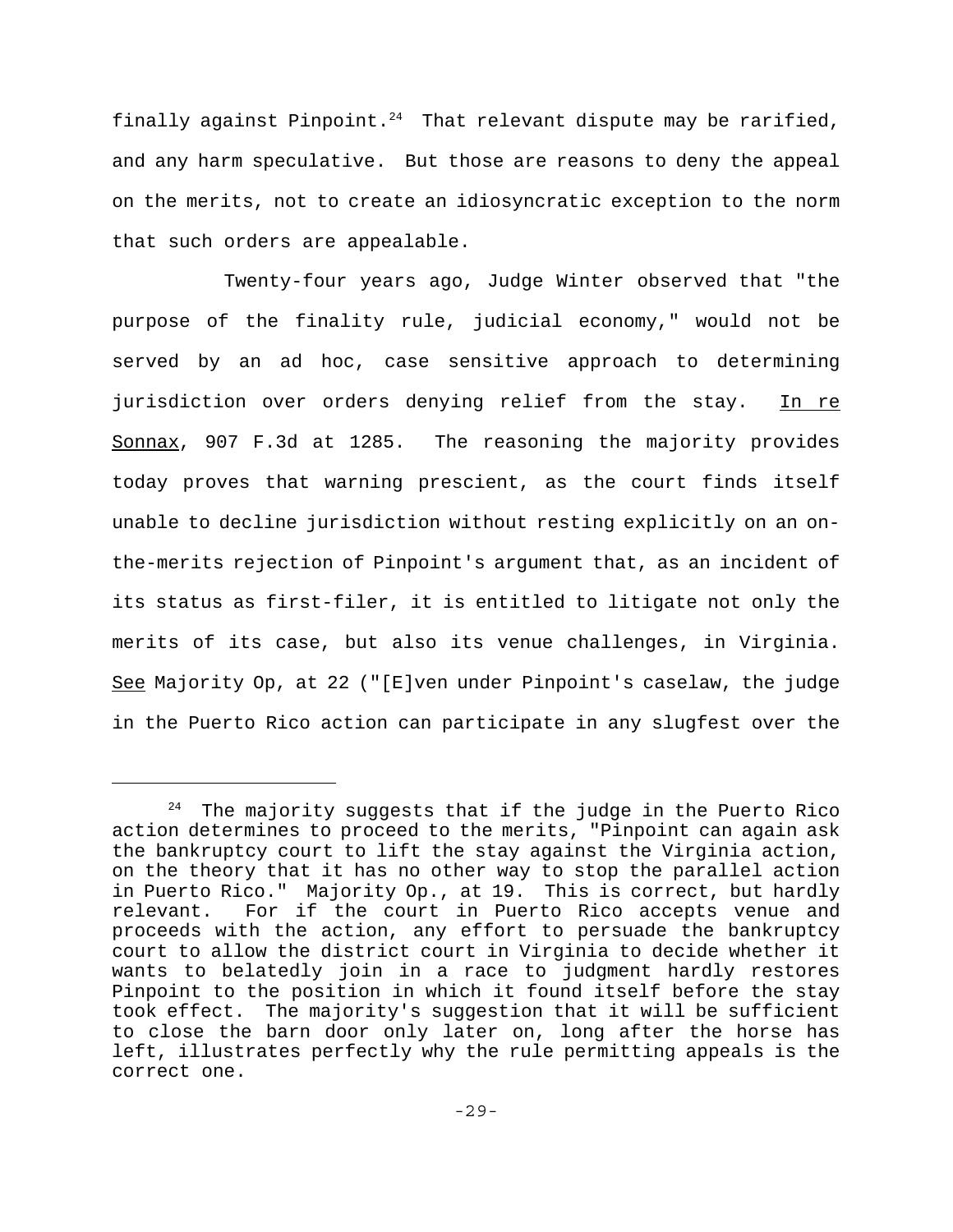first-filed rule, which means Pinpoint's final argument sails wide of the mark."), 19 ("So, as the situation now stands, Pinpoint can litigate everything, the first-filed issue and the contract imbroglio. It just has no guaranty that it will litigate in its preferred venue."); compare Sonnax, 907 F.3d at 1285 (warning that "[t]he jurisdictional ruling will necessarily require a full briefing of all issues and consume as much judicial resources as an appeal").<sup>25</sup> As I understand the majority's rule, if Pinpoint were correct in claiming an entitlement, notwithstanding any countervailing consideration, to litigate venue in Virginia, we would take jurisdiction. Indeed, under the majority's rule, the only cases in which there will be no jurisdiction are precisely those cases, such as this one, in which the merits decision is straightforward. Because the majority's jurisdictional rule requires us to analyze the merits even while it purports to shield us from having to do so, the rule (which cannot be said to flow from either a constitutional or a statutory requirement) fails even to further the single aim--judicial economy--that could provide it a justification.

My colleagues object to Judge Winter's observations, responding that they, "for example, have not said who's right or who's wrong on the first-filed issue." See Majority Op., at 21 n.21. But this deserves no special credit: Were my colleagues to properly conclude, on the merits, that the bankruptcy court acted permissibly when it allowed the issue to be decided in the Puerto Rico litigation, it would be strange indeed if they then decided the issue themselves.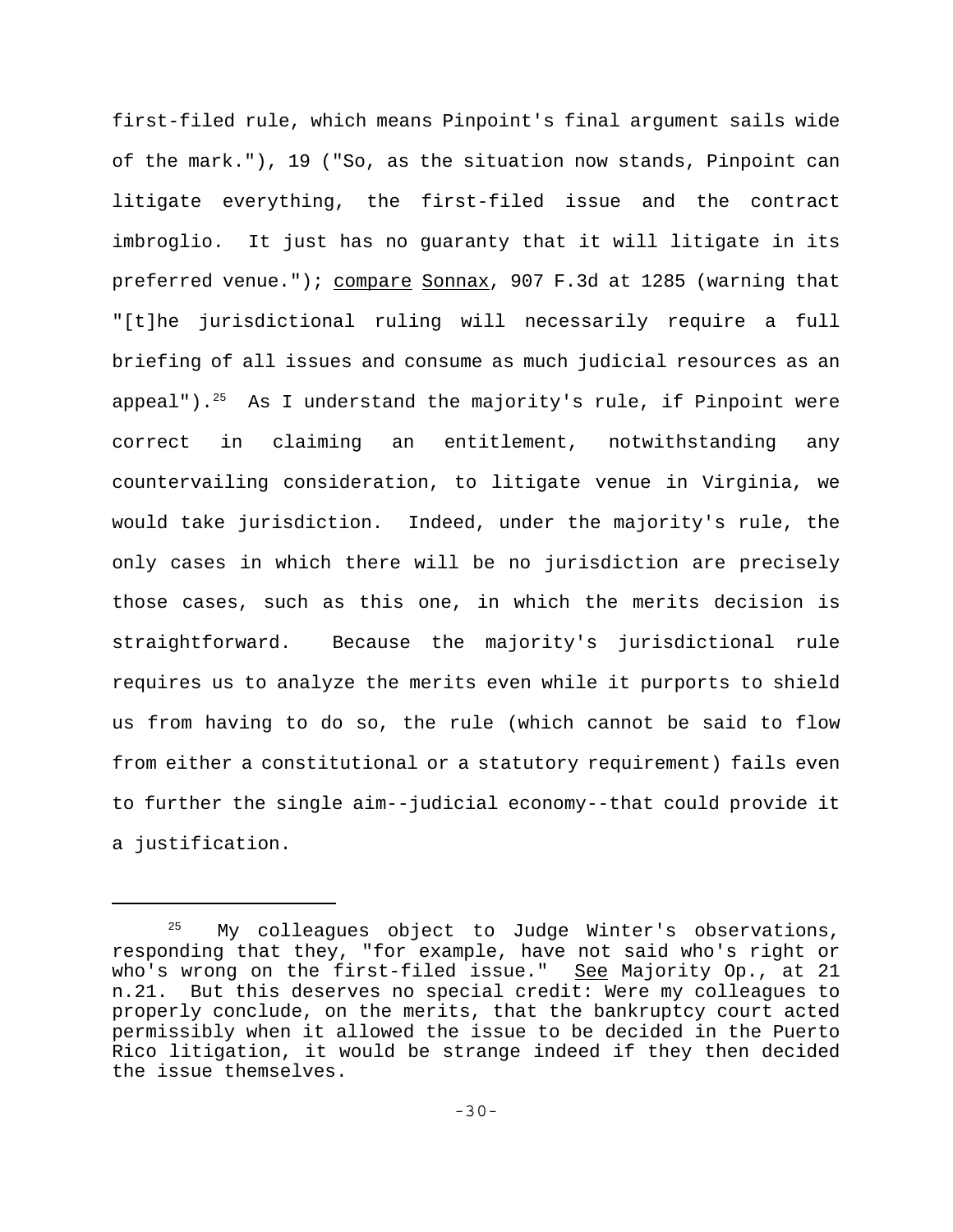The majority objects to this characterization, suggesting that instead of deciding the merits, it need only characterize the "effect" of the bankruptcy court's ruling. But parsing out the degree and extent of an injunction's effects on the parties will often be not only an issue, but the key issue in considering the merits of an appeal from an order denying relief from the automatic stay. Moreover, even in cases such as this one, in which the merits could be easily disposed of, divining the "effect of the bankruptcy court's combined rulings," see Majority Op., at 22-23 n.21, may be no easy task.

Here, for example, my colleagues compare the order of the bankruptcy court to an order transferring venue, which is not appealable even if entered by a district court. See id. At first blush, this seems a reasonable point. Actually, though, an order transferring venue is an order by one federal court surrendering venue to another in a given action. What has happened in this case, by contrast, is that one federal court (the bankruptcy court) has, by refusing to lift the automatic stay, left in place an injunction barring Pinpoint from continuing to pursue a lawsuit in another federal court, which has not surrendered venue, but has instead determined that it is the proper venue for the action.<sup>26</sup>

 $26$  The Virginia court has, in a reported decision, already denied Atlas's motion to transfer the Virginia action to Puerto Rico. See Pinpoint IT Servs. v. Atlas IT Export Corp., 812 F. Supp. 2d 710 (E.D. Va. 2011).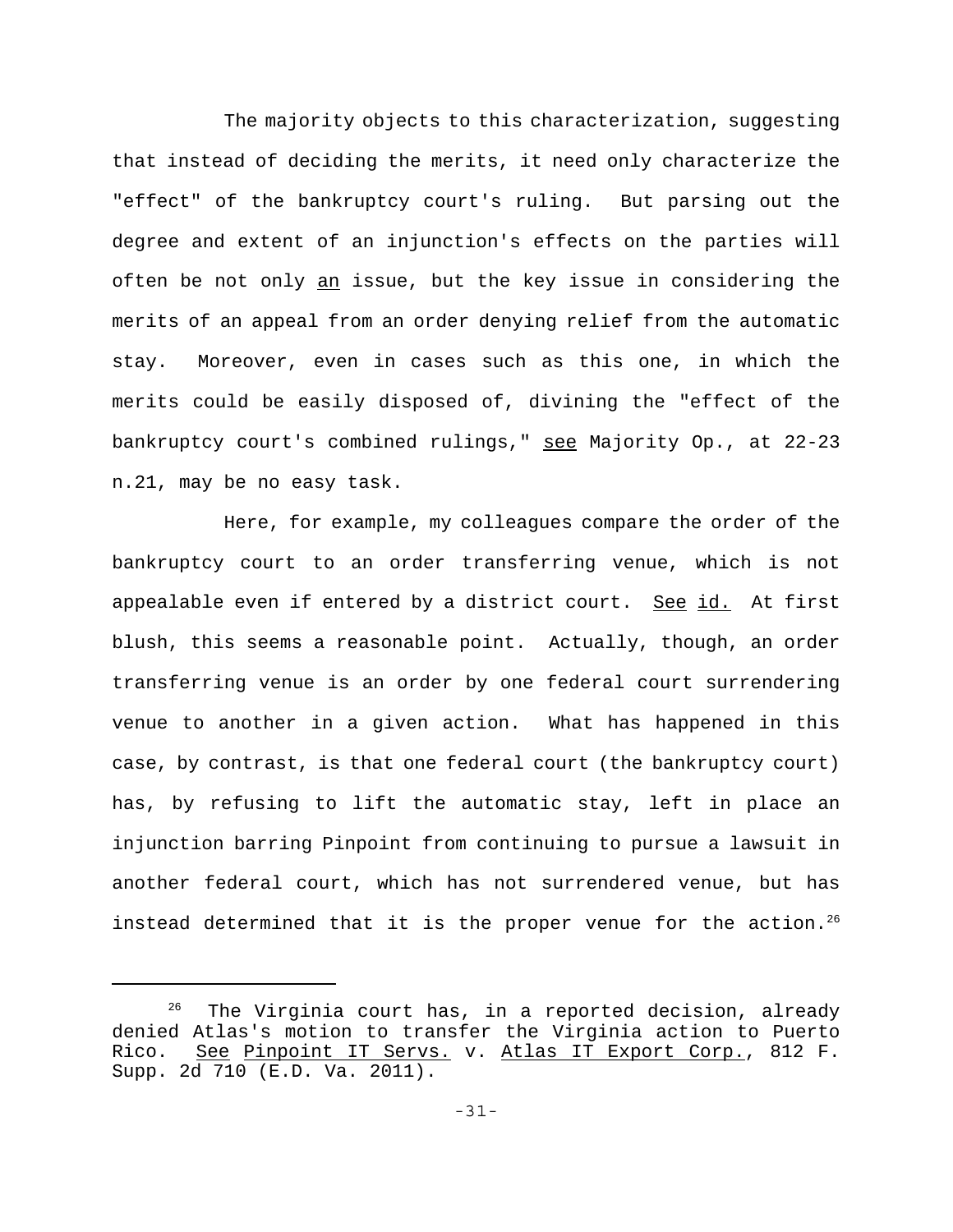Such orders, when entered by the district courts of the United States, are in fact routinely appealable. Small v. Wageman, 291 F.2d 734, 734 (1st Cir. 1961) ("Since the appeal is from an order of the District Court granting an injunction, this court clearly has appellate jurisdiction under Title 28 U.S.C. § 1292(a)(1)."). In short, by mischaracterizing the effect of the order entered by the bankruptcy court, the majority has insulated from interlocutory review an injunction that would plainly be reviewable were it entered by an Article III court, thus turning bankruptcy's more "flexible approach to finality," see Majority Op., at 10, on its head.

All told, the majority's approach transforms what was until today a non-issue into fodder for briefing and analysis in the nascent sub-sub-specialty of Appellate Jurisdiction over Bankruptcy Court Orders Denying Relief From Stay. Unless that area draws only counsel who, unlike me, are able to confidently and accurately anticipate how the fine nuances of the majority's exception will apply in future cases, we will receive more briefing on losing jurisdictional objections, and no less briefing on the merits. The majority barters away simplicity in exchange for promised efficiency gains, but I fear that the deal will leave us with neither.

I would therefore proceed more directly and simply to the merits of the appeal. The bankruptcy court's order reasonably

-32-